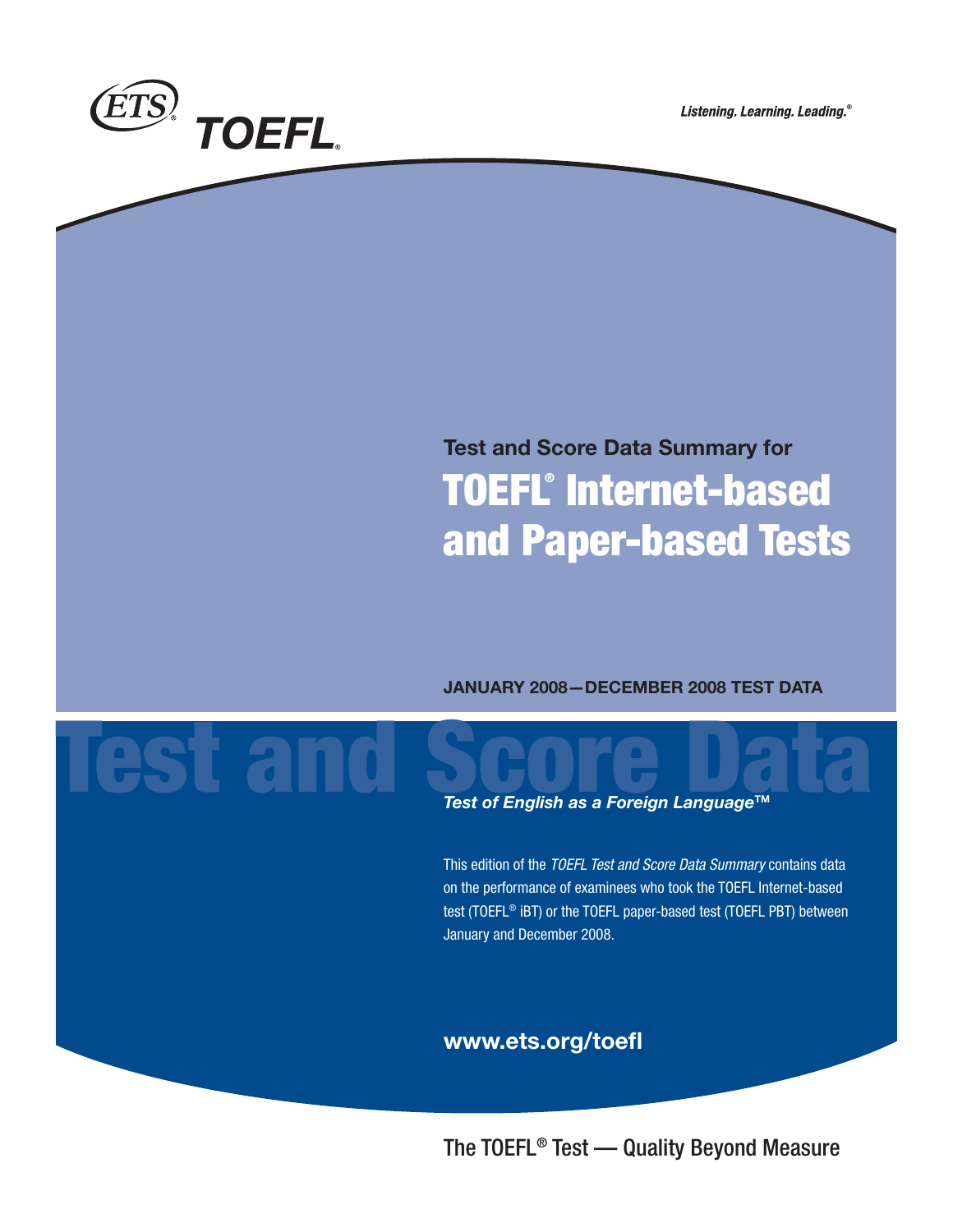

# *Table of Contents*

| Table 1.  |                                                                      |
|-----------|----------------------------------------------------------------------|
| Table 2.  |                                                                      |
| Table 3.  |                                                                      |
| Table 4.  |                                                                      |
| Table 5.  |                                                                      |
| Table 6.  |                                                                      |
| Table 7.  |                                                                      |
| Table 8.  |                                                                      |
| Table 9.  |                                                                      |
| Table 10. | Total and Section Score Means - Nonnative English-Speaking Examinees |
|           |                                                                      |
|           |                                                                      |
|           |                                                                      |
|           |                                                                      |
| Table 11. |                                                                      |
| Table 12. |                                                                      |
| Table 13. |                                                                      |
| Table 14. | Percentile Ranks - Undergraduate-Level Students  14                  |
| Table 15. |                                                                      |
| Table 16. | Percentile Ranks – Applicants for Professional License 14            |
| Table 17. |                                                                      |
| Table 18. |                                                                      |
| Table 19. | Total and Section Score Means – All Examinees by Native Language  16 |
| Table 20. | Total and Section Score Means – All Examinees by Geographic          |
|           |                                                                      |

For additional information about the *Test of English as a Foreign Language*, see the *TOEFL iBT at a Glance* and the *TOEFL Internet-based Test Score Comparison Tables*. Download these publications from the Resource Center in the Academic Institutions section of the TOEFL website at *www.ets.org/toefl*.

Copyright © 2009 by Educational Testing Service. All rights reserved.

ETS, the ETS logos, GRADUATE RECORD EXAMINATIONS, TOEFL, the TOEFL logo, LISTENING. LEARNING. LEADING., and TWE are registered trademarks of

Educational Testing Service (ETS) worldwide. TEST OF ENGLISH AS A FOREIGN LANGUAGE and TEST OF WRITTEN ENGLISH are trademarks of Educational Testing Service.<br>COLLEGE BOARD is a registered trademark of the College Entrance

A single copy of this publication may be downloaded for individual use. No part of this publication may be reproduced or transmitted in any form or by any means without permission in writing from Educational Testing Service, Princeton, NJ, USA. Violators will be prosecuted

in accordance with all applicable copyright and trademark laws.

Permission requests may be made online at www.ets.org or sent to Educational Testing Service, Office of the General Counsel,

**2** ▶▶▶▶▶▶▶▶▶▶▶▶▶▶▶▶▶▶▶▶▶▶▶▶▶▶▶▶▶▶▶▶▶▶▶▶▶▶▶▶▶▶▶▶▶▶▶▶▶▶▶▶▶▶ Attn: Permissions Administrator, Rosedale Road, MS 04C, Princeton, NJ 08541, USA.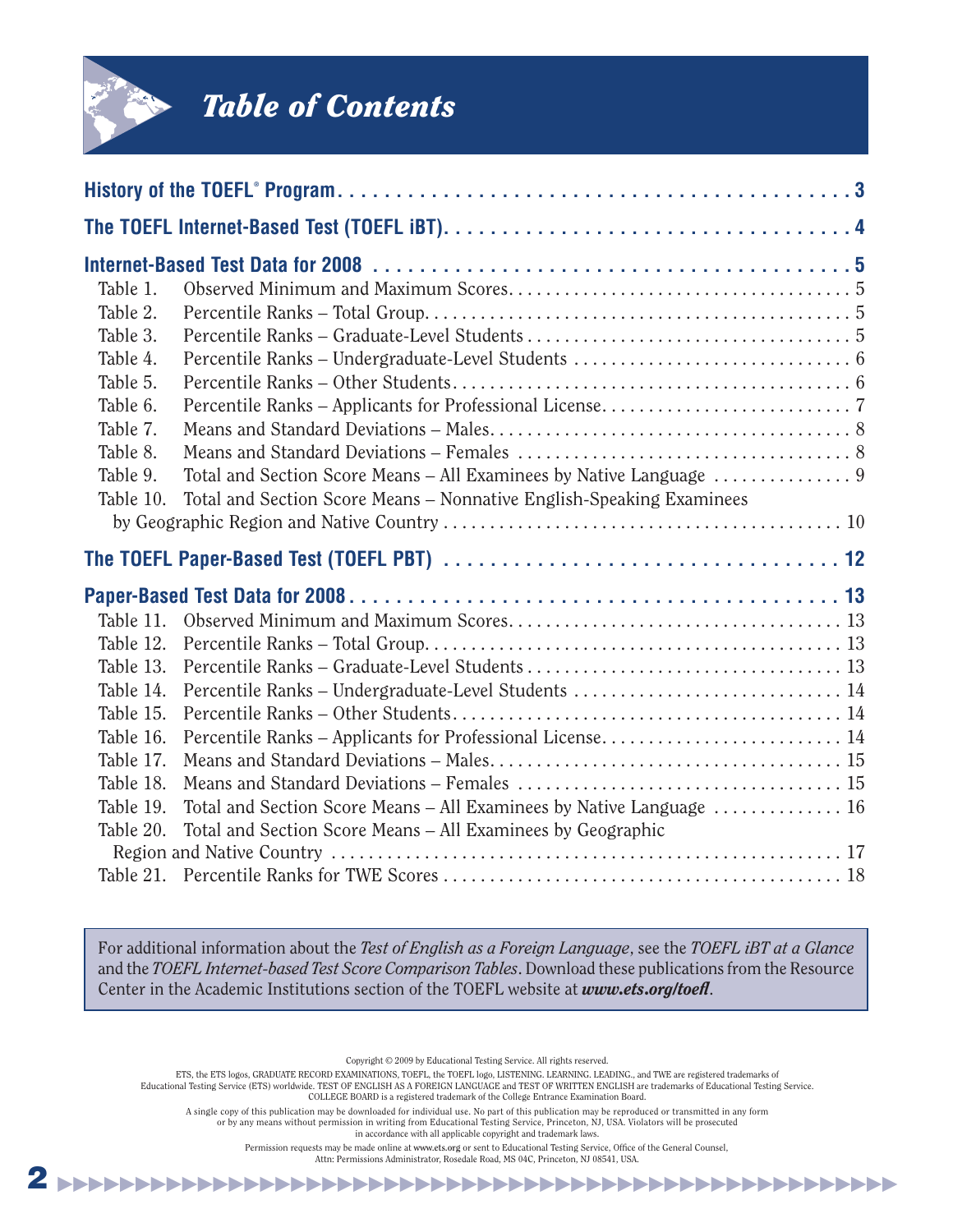

The *Test of English as a Foreign Language*™, better known as TOEFL®, is designed to measure the Englishlanguage proficiency of people whose native language is not English. TOEFL scores are accepted by more than 6,000 colleges, universities, and licensing agencies in 130 countries. The test is also used by governments, and scholarship and exchange programs worldwide. A list of institutions and agencies that accept TOEFL scores is available on the TOEFL website at *www.ets.org/toefl*.

**The TOEFL Program** — A national council on the testing of English as a foreign language was formed in 1962; its members were representatives of more than 30 private organizations and government agencies concerned with the English-language proficiency of nonnative speakers of English who wished to study at colleges and universities in the United States. The council supported the development of the TOEFL test for use starting in 1963–64. Financed by grants from the Ford and Danforth Foundations, the TOEFL program was first administered by the Modern Language Association. In 1965, the College Board® and Educational Testing Service® (ETS®) assumed joint responsibility for the program. Because many who take the TOEFL test are potential graduate students, a cooperative arrangement for the operation of the program was entered into by ETS, the College Board, and the Graduate Record Examinations® Board in 1973. Under this arrangement, ETS is responsible for administering the TOEFL program with guidance from the TOEFL Board.

The TOEFL Board is comprised of 16 members. Some are affiliated with such institutions and agencies as undergraduate and graduate schools, community colleges, nonprofit educational exchange organizations, and other public and private agencies with an interest in international education. Other members are specialists in the field of English as a foreign or second language.

**Development of the Test** — The test originally contained five sections. As a result of extensive research, a threesection test was developed and introduced in 1976. In July 1995, the test item format was modified somewhat within the same three-section structure. In recent years, various constituencies called for a new TOEFL test that would (1) be more reflective of communicative competence models; (2) include more constructed-response tasks and direct measures of writing and speaking; (3) include tasks that integrate the language modalities tested; and (4) provide more information than the paperbased TOEFL test (TOEFL PBT) about the ability of international students to use English in an academic environment. Accordingly, the TOEFL Board initiated a broad effort under which language testing will evolve in the twenty-first century. The introduction of the computer-based TOEFL test (TOEFL CBT) in 1998 was the first incremental step in this broad test-improvement effort.

 The next step was the introduction of an Internetbased version of the TOEFL test (TOEFL iBT) in September 2005. The test was first launched in the United States, and was gradually rolled out worldwide during 2005 and 2006. TOEFL iBT assesses all four language skills (reading, listening, speaking, and writing) that are important for effective communication. TOEFL iBT emphasizes integrated skills and provides better information to institutions about students' ability to communicate in an academic setting and their readiness for academic coursework.

 As TOEFL iBT was introduced in an area, TOEFL CBT was discontinued after a period of overlap to ensure a smooth transition to TOEFL iBT. The final administration of TOEFL CBT was held in September 2006. TOEFL PBT will continue to be offered on a limited basis to support the TOEFL testing network in areas where TOEFL iBT is not available. The TOEFL Test and Score Data Summary contains information about TOEFL iBT and TOEFL PBT test takers.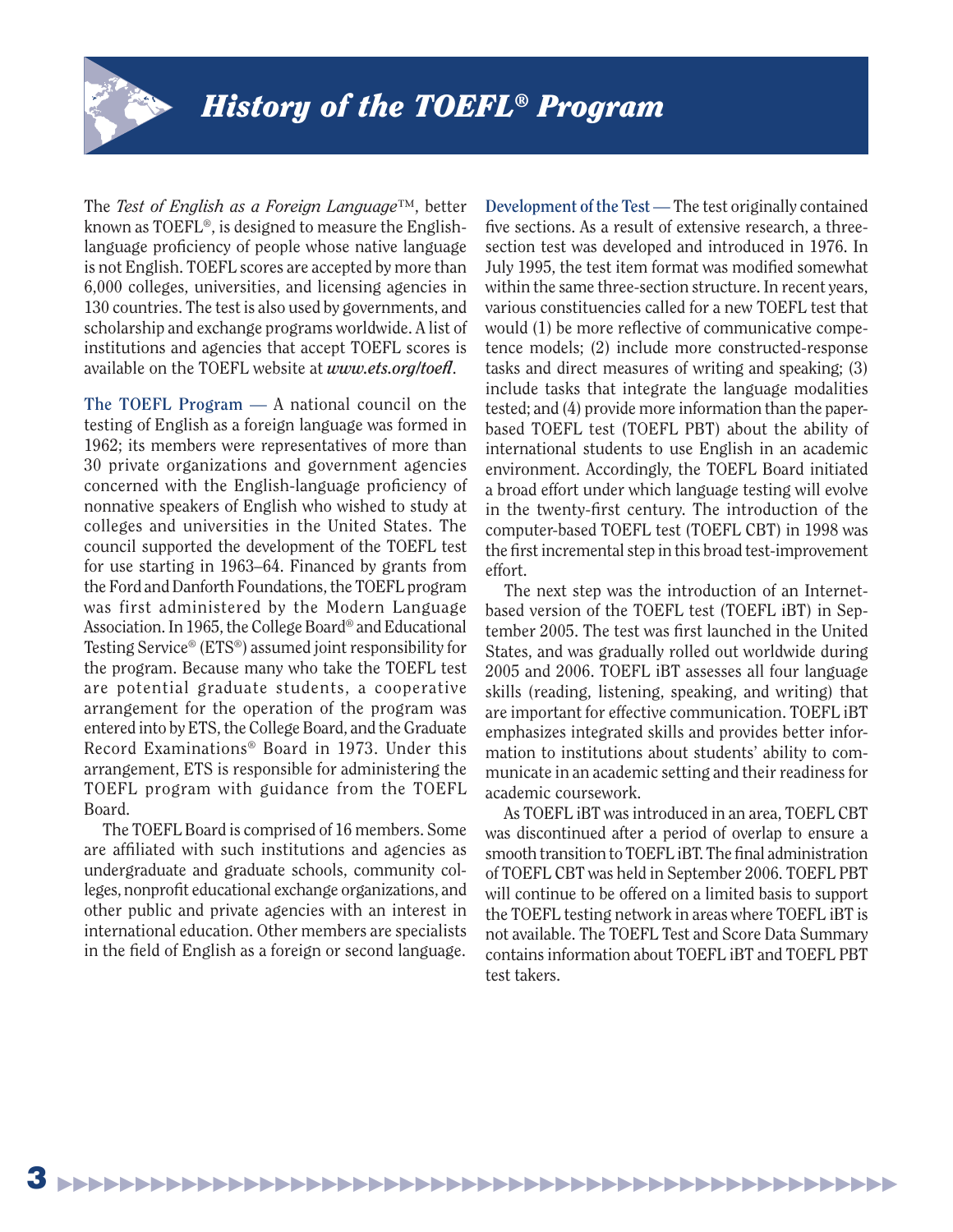



TOEFL iBT was introduced in the United States in September 2005 and was gradually introduced worldwide during 2005 and 2006. TOEFL iBT was developed in response to a request by institutions to provide a

test that would measure nonnative speakers' ability to communicate in English in an academic setting.

# TOEFL iBT:

- Measures the ability to communicate by combining, or integrating, all four language skills – Reading, Listening, Speaking, and Writing
- Is 100% academically-focused, measuring the kind of English used in academic settings
- Provides fair and objective scoring
- Provides valid and reliable information to support score users in making effective decisions regarding a person's English-language proficiency

Test takers have up to four hours to complete the test, and all four sections are taken on the same day. The Reading section measures the ability to understand academic reading material, and the Listening section measures the ability to understand spoken English as it is used in colleges and universities. The Speaking section consists of six tasks that measure the ability to speak English in an academic setting. The Writing section consists of two tasks that measure the ability to write in a way that is appropriate for college and university coursework. Some questions in the Speaking and Writing sections require the test takers to combine, or integrate, information from more than one source. For example, test takers are asked to read a passage, listen to a short lecture about a topic, and then speak or write in response. These integrated tasks are designed to simulate the academic experience.

Internet delivery enables ETS to deliver the test at official test centers in more locations. There are currently more than 4,000 TOEFL iBT test centers worldwide,

and the number continues to grow. Speaking and writing tasks are scored by multiple, rigorously trained raters who provide unbiased, objective evaluations of the responses via the ETS Online Scoring Network.

**Test Preparation** — Everyone registered to take the TOEFL test receives test preparation materials free of charge. Examinees who register to take TOEFL iBT receive a link to a TOEFL iBT Sampler when the registration is complete. The Sampler includes questions from all four sections of TOEFL iBT. The Reading and Listening sections are interactive and sample responses are provided for the Writing and Speaking questions.

Other test preparation products, including sample test questions, are available for free and for purchase. For more information about TOEFL iBT and related products, please visit the TOEFL website at *www.ets.org/toefl*.

Visit the TOEFL website at *www.ets.org/toefl* for the most up-to-date information.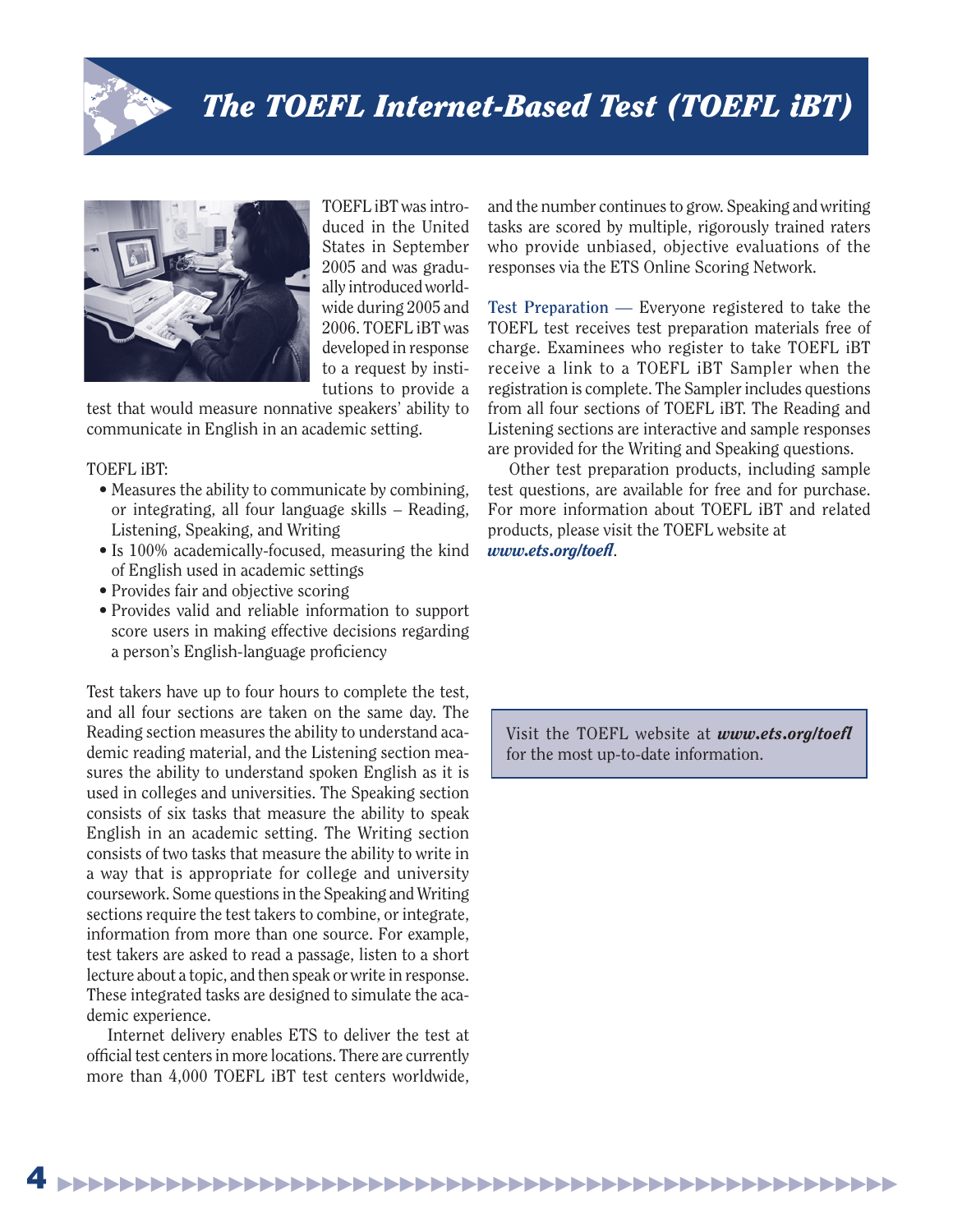

The data presented in the tables below are based on examinees who took the TOEFL iBT between January 2008 and December 2008.

**Table 1** gives actual ranges of observed scores for the period from January 2008 and December 2008. The percentile ranks for section and total scale scores are shown in **Table 2** for the total group. In **Tables 3–6**, examinees have been classified by their reason for taking the test (information supplied by them at the test center).

### **Table 1. Observed Minimum and Maximum TOEFL iBT Section and Total Scores**

| <b>Section</b> | Min. | Max. |
|----------------|------|------|
| 1. Reading     | 0    | 30   |
| 2. Listening   | 0    | 30   |
| 3. Speaking    | 0    | 30   |
| 4. Writing     | 0    | 30   |
| Total          |      | 120  |

### **Table 2. Percentile Ranks for TOEFL iBT Scores —Total Group**

# **Table 3. Percentile Ranks for TOEFL iBT Scores —Graduate-Level Students\***

| Scale Score                                                                                    | Reading                                                                                                                                                               | Listening                                                                                                                                                              | Speaking                                                                                                                                                                                                                                          | Writing                                                                                                                                                                                       | <b>Total Scale Score</b>                                                                                                                                                                                                                    | Percentile Rank                                                                                                                                                            |
|------------------------------------------------------------------------------------------------|-----------------------------------------------------------------------------------------------------------------------------------------------------------------------|------------------------------------------------------------------------------------------------------------------------------------------------------------------------|---------------------------------------------------------------------------------------------------------------------------------------------------------------------------------------------------------------------------------------------------|-----------------------------------------------------------------------------------------------------------------------------------------------------------------------------------------------|---------------------------------------------------------------------------------------------------------------------------------------------------------------------------------------------------------------------------------------------|----------------------------------------------------------------------------------------------------------------------------------------------------------------------------|
| 30<br>29222652322120<br>19<br>18<br>17<br>16<br>15<br>14<br>13<br>12<br>11<br>10<br>9876543210 | 96<br>85<br>77<br>$\frac{71}{65}$<br>$\frac{61}{56}$<br>52<br>49<br>46<br>43<br>40<br>37<br>34<br>32<br>29<br>27<br>24<br>22<br>20<br>18<br>16<br>14<br>12<br>1087531 | 98<br>87<br>78<br>72<br>66<br>61<br>57<br>53<br>49<br>46<br>42<br>39<br>36<br>33<br>30<br>28<br>26<br>23<br>21<br>19<br>17<br>15<br>13<br>12<br>10<br>8<br>6<br>4<br>1 | 100<br>98<br>97<br>94<br>$\frac{90}{11}$<br>83<br>74<br>$63 \atop***$<br>53<br>42<br>$rac{1}{32}$<br>$rac{22}{11}$<br>13<br>$\begin{array}{c} 8 \\ 6 \\ * \end{array}$<br>$\begin{array}{c} 4 \\ 3 \\ 2 \\ 1 \end{array}$<br>* *<br>$\frac{1}{1}$ | 98<br>96<br>91<br>$\frac{85}{11}$<br>77<br>$67$<br>**<br>57<br>46<br>$\frac{35}{11}$<br>27<br>20<br>15<br>$\overline{9}$<br>**<br>$63$<br>$2$<br>$*$<br>$\begin{array}{c} 1 \\ 1 \end{array}$ | 120<br>116<br>112<br>108<br>104<br>100<br>96<br>92<br>88<br>84<br>80<br>76<br>72<br>68<br>64<br>60<br>56<br>52<br>48<br>44<br>40<br>36<br>32<br>28<br>$\overline{24}$<br>$20\,$<br>16<br>12<br>8<br>$\overline{\mathcal{A}}$<br>$\mathbf 0$ | 100<br>99<br>96<br>91<br>84<br>78<br>71<br>64<br>57<br>51<br>46<br>40<br>35<br>31<br>26<br>$\overline{22}$<br>$\frac{1}{19}$<br>$\frac{1}{16}$<br>$\frac{1}{3}$<br>1075321 |
| Mean<br>S.D.                                                                                   | 19.4<br>8.7                                                                                                                                                           | 19.5<br>8.5                                                                                                                                                            | 19.3<br>4.6                                                                                                                                                                                                                                       | 20.5<br>5.2                                                                                                                                                                                   | Mean<br>S.D.                                                                                                                                                                                                                                | 79<br>24                                                                                                                                                                   |

| Scale Score                                                                                                                                                        | Reading                                                                                                             | Listening                                                                                                                                          | Speaking                                                                                                                                                                                              | Writing                                                                                                                                                                                                                               | <b>Total Scale Score</b>                                                                                                                                                                                                                    | Percentile Rank                                                                                                            |
|--------------------------------------------------------------------------------------------------------------------------------------------------------------------|---------------------------------------------------------------------------------------------------------------------|----------------------------------------------------------------------------------------------------------------------------------------------------|-------------------------------------------------------------------------------------------------------------------------------------------------------------------------------------------------------|---------------------------------------------------------------------------------------------------------------------------------------------------------------------------------------------------------------------------------------|---------------------------------------------------------------------------------------------------------------------------------------------------------------------------------------------------------------------------------------------|----------------------------------------------------------------------------------------------------------------------------|
| 30<br>29<br>28<br>27<br>$\frac{1}{26}$<br>$\overline{24}$<br>23<br>$\overline{22}$<br>$\frac{21}{20}$<br>19<br>18<br>17<br>16<br>15<br>14<br>13<br>121109876543210 | 94<br>80<br>71<br>65<br>59<br>54<br>50<br>46<br>42<br>39<br>36<br>33<br>30 27 25 23 21 18 16 15 13 11 9 8 7 5 4 3 2 | 96<br>82<br>72<br>65<br>59<br>54<br>50<br>46<br>42<br>39<br>35<br>33<br>29<br>27<br>$\frac{1}{24}$<br>20<br>18<br>16<br>14<br>13<br>11<br>10875421 | 99<br>98<br>95<br>$\frac{92}{87}$<br>79<br>69<br>$58*$<br>48<br>38<br>27<br>$\frac{1}{18}$<br>10<br>$\begin{array}{c} 6 \\ 6 \\ 4 \end{array}$<br>* *<br>$\begin{array}{c}\n2 \\ 2 \\ 1\n\end{array}$ | 98<br>94<br>$\bf 88$<br>$\frac{81}{11}$<br>72<br>63<br>**<br>51<br>40<br>$29 \atop$<br>$\begin{array}{c} 22 \\ 15 \\ * \end{array}$<br>$\begin{array}{c}\n10 \\ 6 \\ \ast\n\end{array}$<br>$\begin{array}{c} 4 \\ 1 \\ 1 \end{array}$ | 120<br>116<br>112<br>108<br>104<br>100<br>96<br>92<br>88<br>84<br>80<br>76<br>72<br>$\frac{68}{64}$<br>60<br>56<br>52<br>48<br>44<br>40<br>36<br>32<br>28<br>24<br>$\frac{1}{20}$<br>16<br>12<br>$\begin{array}{c} 8 \\ 4 \\ 0 \end{array}$ | 100<br>98<br>$\frac{93}{87}$<br>- 79<br>79<br>72<br>64<br>57<br>51<br>45<br>39<br>34<br>29<br>24<br>20<br>17<br>1318643211 |
| Mean<br>S.D.                                                                                                                                                       | 20.9<br>8.2                                                                                                         | 21.0<br>8.0                                                                                                                                        | 20.0<br>4.5                                                                                                                                                                                           | 21.3<br>5.0                                                                                                                                                                                                                           | Mean<br>S.D.                                                                                                                                                                                                                                | 83<br>22                                                                                                                   |

\*\*Indicates a non-existent scale score for Speaking and Writing.

\*Based on examinees who indicated that they were applying for admission to colleges or universities as graduate students.

\*\*Indicates a non-existent scale score for Speaking and Writing.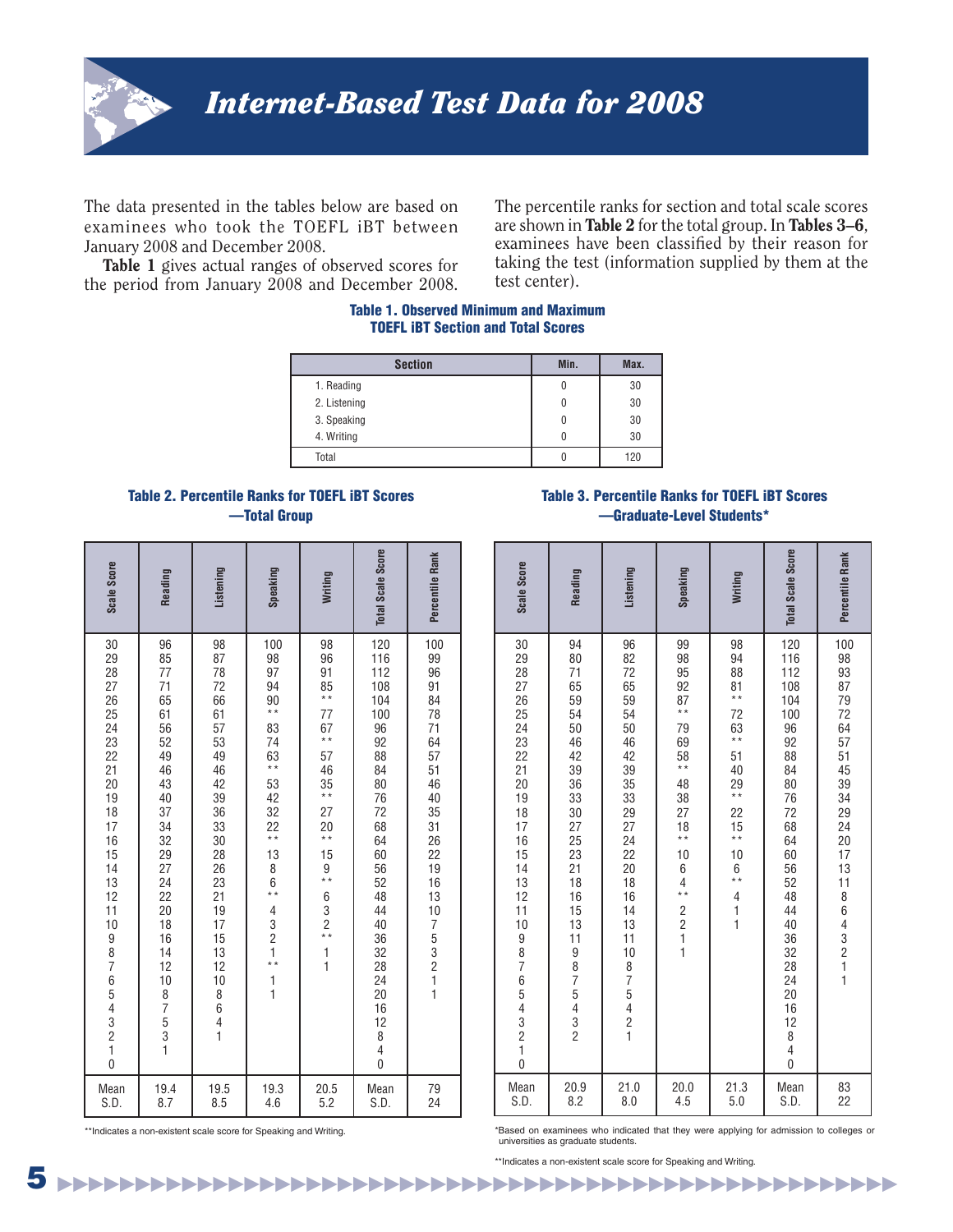| Scale Score                                                                                                        | Reading                                                                                                                                                                                     | Listening                                                                                                                                                                                                                                         | Speaking                                                                                                                                                                                                       | Writing                                                                                                                                                                                                                                                             | <b>Total Scale Score</b>                                                                                                                                                                                                  | Percentile Rank                                                                                                                     |
|--------------------------------------------------------------------------------------------------------------------|---------------------------------------------------------------------------------------------------------------------------------------------------------------------------------------------|---------------------------------------------------------------------------------------------------------------------------------------------------------------------------------------------------------------------------------------------------|----------------------------------------------------------------------------------------------------------------------------------------------------------------------------------------------------------------|---------------------------------------------------------------------------------------------------------------------------------------------------------------------------------------------------------------------------------------------------------------------|---------------------------------------------------------------------------------------------------------------------------------------------------------------------------------------------------------------------------|-------------------------------------------------------------------------------------------------------------------------------------|
| 30<br>29<br>28<br>27<br>$\frac{26}{25}$<br>$\frac{24}{23}$<br>22 21 20 19 18 17 16 15 14 13 12 11 10<br>9876543210 | 97<br>88<br>82<br>77<br>72<br>68<br>65<br>61<br>58<br>55<br>52<br>49<br>46<br>43<br>40<br>37<br>35<br>32<br>29<br>27<br>25<br>$\frac{22}{19}$<br>14<br>12<br>$\frac{9}{7}$<br>$\frac{4}{1}$ | 98<br>87<br>78<br>71<br>66<br>61<br>57<br>53<br>50<br>47<br>44<br>41<br>38<br>35<br>32<br>30<br>28<br>25<br>23<br>21<br>19<br>17<br>$\begin{array}{c} 15 \\ 13 \end{array}$<br>$\begin{array}{c} 11 \\ 9 \\ 6 \\ 4 \end{array}$<br>$\overline{1}$ | 99<br>98<br>96<br>$\frac{92}{87}$<br>80<br>70<br>60<br>$\ddot{\ast}$<br>50<br>$rac{41}{32}$<br>$23 \atop$<br>14<br>$\begin{array}{c} 9 \\ 6 \\ * \end{array}$<br>4321<br>$\begin{array}{c} 1 \\ 1 \end{array}$ | 98<br>95<br>91<br>$\frac{85}{11}$<br>78<br>$\begin{array}{c} 69 \\ 69 \\ * \end{array}$<br>59<br>49<br>$\frac{39}{11}$<br>31<br>$\frac{23}{11}$<br>17<br>$\frac{11}{11}$<br>$\begin{array}{c}\n7 \\ 3 \\ 2 \\ \end{array}$<br>$\begin{array}{c} 1 \\ 1 \end{array}$ | 120<br>116<br>112<br>108<br>104<br>100<br>96<br>92<br>88<br>84<br>80<br>76<br>72<br>68<br>64<br>60<br>56<br>52<br>48<br>44<br>40<br>36<br>32<br>28<br>$\frac{1}{24}$<br>16<br>12<br>8<br>$\overline{4}$<br>$\overline{0}$ | 100<br>99<br>96<br>90<br>84<br>78<br>72<br>$66$<br>$61$<br>56<br>51<br>45<br>41<br>36<br>31<br>27<br>23<br>19<br>16<br>12<br>964311 |
| Mean<br>S.D.                                                                                                       | 17.6<br>9.2                                                                                                                                                                                 | 19.2<br>8.7                                                                                                                                                                                                                                       | 19.5<br>4.9                                                                                                                                                                                                    | 20.1<br>5.4                                                                                                                                                                                                                                                         | Mean<br>S.D.                                                                                                                                                                                                              | 76<br>25                                                                                                                            |

# **Table 4. Percentile Ranks for TOEFL iBT Scores— Undergraduate-Level Students\***

# **Table 5. Percentile Ranks for TOEFL iBT Scores— Other Students\***

| Scale Score                                                                                                                                      | Reading                                                                                                                                                                                                                             | Listening                                                                                                                                                               | Speaking                                                                                                                                                                                                 | Writing                                                                                                                                                                                        | <b>Total Scale Score</b>                                                                                                                                                                                            | Percentile Rank                                                                                                                                                                             |
|--------------------------------------------------------------------------------------------------------------------------------------------------|-------------------------------------------------------------------------------------------------------------------------------------------------------------------------------------------------------------------------------------|-------------------------------------------------------------------------------------------------------------------------------------------------------------------------|----------------------------------------------------------------------------------------------------------------------------------------------------------------------------------------------------------|------------------------------------------------------------------------------------------------------------------------------------------------------------------------------------------------|---------------------------------------------------------------------------------------------------------------------------------------------------------------------------------------------------------------------|---------------------------------------------------------------------------------------------------------------------------------------------------------------------------------------------|
| 30<br>29<br>28<br>27<br>26<br>25<br>24<br>23<br>$\frac{22}{21}$<br>20<br>19<br>18<br>$\frac{17}{16}$<br>14<br>13<br>12<br>11<br>10<br>9876543210 | 97<br>87<br>80<br>75<br>69<br>65<br>61<br>57<br>53<br>$\frac{50}{47}$<br>44<br>42<br>39<br>37<br>34<br>31<br>29<br>27<br>25<br>23<br>20<br>$\frac{18}{16}$<br>14<br>11<br>$\frac{9}{7}$<br>$\overline{\mathcal{L}}$<br>$\mathbf{1}$ | 98<br>88<br>80<br>73<br>68<br>63<br>58<br>54<br>51<br>47<br>44<br>41<br>38<br>36<br>33<br>$\frac{31}{29}$<br>26<br>25<br>22<br>21<br>19<br>17<br>15<br>13<br>10<br>8521 | 100<br>99<br>97<br>95<br>91<br>$\ddot{+}$<br>85<br>75<br>65<br>* *<br>56<br>46<br>37<br>$27 \atop \ast \ast$<br>18<br>13<br>9<br>* *<br>$\overline{7}$<br>$53$<br>$2**$<br>$\frac{2}{1}$<br>$\mathbf{1}$ | 99<br>97<br>$\frac{92}{87}$<br>79<br>71<br>**<br>60<br>$\frac{50}{39}$<br>$\begin{array}{c} 31 \\ 25 \\ * \end{array}$<br>$\begin{array}{c} 20 \\ 13 \\ * \end{array}$<br>953<br>$\frac{2}{1}$ | 120<br>116<br>112<br>108<br>104<br>100<br>96<br>92<br>88<br>84<br>80<br>76<br>72<br>68<br>64<br>60<br>56<br>52<br>48<br>44<br>40<br>36<br>32<br>$\overline{28}$<br>24<br>20<br>16<br>12<br>8<br>4<br>$\overline{0}$ | 100<br>99<br>97<br>92<br>86<br>80<br>73<br>66<br>60<br>55<br>50<br>45<br>40<br>35<br>31<br>27<br>24<br>20<br>$\begin{array}{c} 18 \\ 18 \\ 15 \\ 12 \end{array}$<br>96421<br>$\overline{1}$ |
| Mean<br>S.D.                                                                                                                                     | 18.3<br>9.1                                                                                                                                                                                                                         | 18.9<br>8.9                                                                                                                                                             | 18.7<br>5.0                                                                                                                                                                                              | 19.7<br>5.5                                                                                                                                                                                    | Mean<br>S.D.                                                                                                                                                                                                        | 76<br>26                                                                                                                                                                                    |

\*Based on examinees who indicated that they were applying for admission to colleges or universities as undergraduate students.

\*\*Indicates a non-existent scale score for Speaking and Writing.

\*Based on examinees who indicated that they were applying for admission to schools other than colleges or universities, e.g., secondary schools.

\*\*Indicates a non-existent scale score for Speaking and Writing.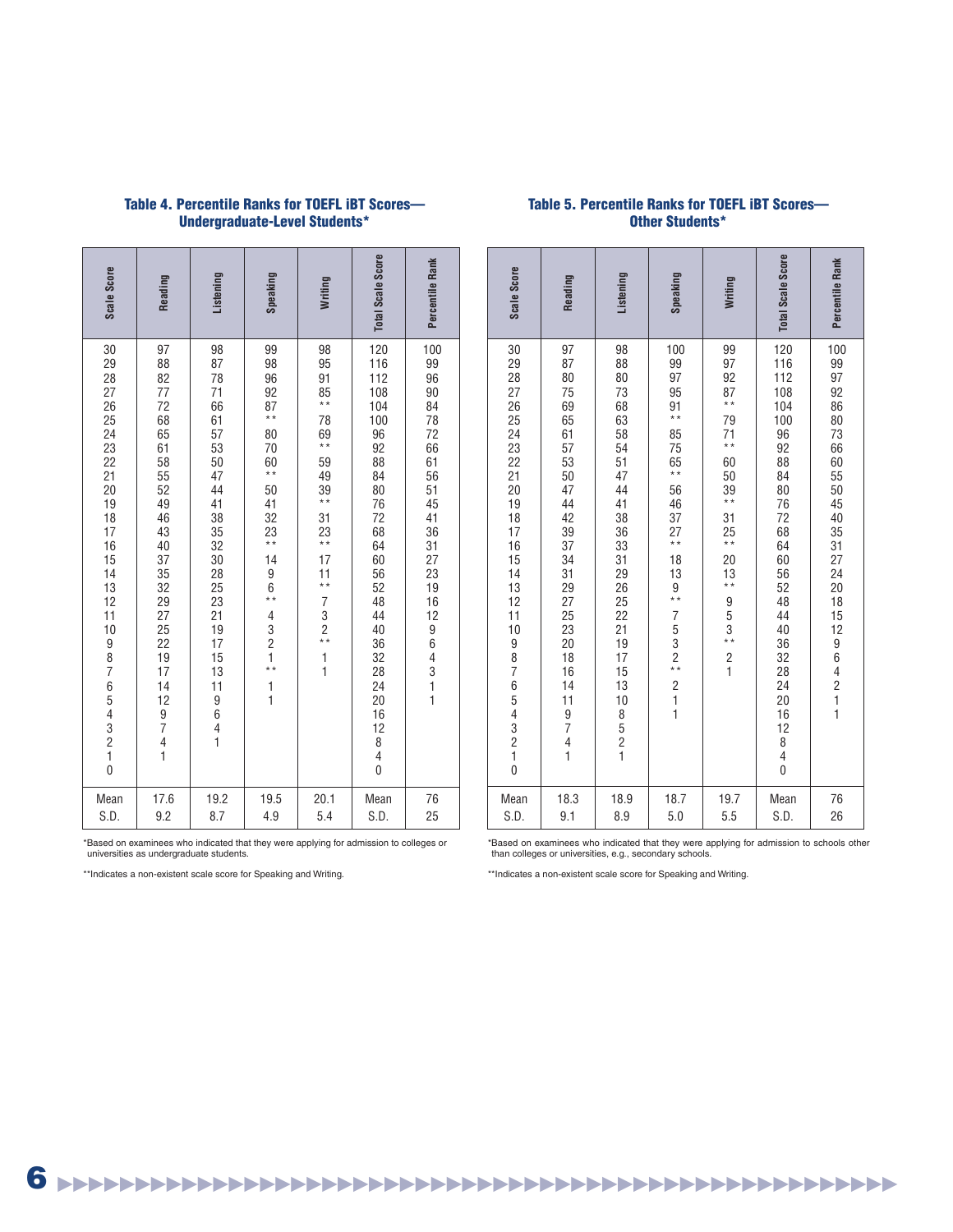| <b>Total Scale Score</b><br>Percentile Rank<br>Writing | 120<br>100<br>99<br>96<br>116<br>99<br>97<br>92<br>112<br>$86$<br>**<br>108<br>92<br>104<br>85<br>100<br>76<br>76<br>66<br>$66$<br>**<br>96<br>57<br>92<br>88<br>53<br>49<br>84<br>41<br>42<br>$29 \atop \ast \ast$<br>80<br>35<br>76<br>30<br>25<br>72<br>21<br>15<br>68<br>20<br>$\star \star$<br>64<br>17<br>60<br>14 |
|--------------------------------------------------------|--------------------------------------------------------------------------------------------------------------------------------------------------------------------------------------------------------------------------------------------------------------------------------------------------------------------------|
|                                                        | 11<br>$6$<br>**<br>$\overline{4}$<br>$\begin{array}{c} 2 \\ 2 \\ * \end{array}$<br>$\mathbf{1}$<br>$\overline{1}$<br>$\ddot{\ast}$<br>$\mathbf{1}$                                                                                                                                                                       |
| Speaking                                               | 99<br>98<br>96<br>94<br>$88$<br>**<br>78<br>62<br>47<br>* *<br>35<br>25<br>18<br>12<br>* *<br>7<br>$\overline{\mathcal{L}}$<br>3<br>$\frac{1}{x}$<br>$\frac{2}{1}$<br>$\begin{array}{c} 1 \\ 1 \end{array}$                                                                                                              |
| Listening                                              | 98<br>86<br>76<br>67<br>60<br>53<br>48<br>43<br>39<br>35<br>31<br>28<br>25<br>23<br>20<br>18<br>16<br>14<br>13<br>11<br>10<br>98764321                                                                                                                                                                                   |
| Reading                                                | 97<br>87<br>79<br>$\frac{72}{65}$<br>59<br>55<br>49<br>45<br>41<br>37<br>34<br>$\overline{31}$<br>27<br>25<br>22<br>20<br>$\overline{18}$<br>16<br>14<br>12<br>10<br>98654321                                                                                                                                            |
| Scale Score                                            | 30<br>29<br>$\overline{28}$<br>$\begin{array}{c} 27 \\ 26 \\ 25 \end{array}$<br>24<br>23<br>22<br>21<br>20<br>19<br>18<br>17<br>$\frac{16}{15}$<br>$\frac{14}{13}$<br>12<br>11<br>10<br>9<br>8<br>7<br>654321<br>$\dot{0}$                                                                                               |

# **Table 6. Percentile Ranks for TOEFL iBT Scores— Applicants for Professional License\***

\*Based on examinees who indicated that they were taking TOEFL to become licensed to practice their professions in the United States or Canada.

\*\*Indicates a non-existent scale score for Speaking and Writing.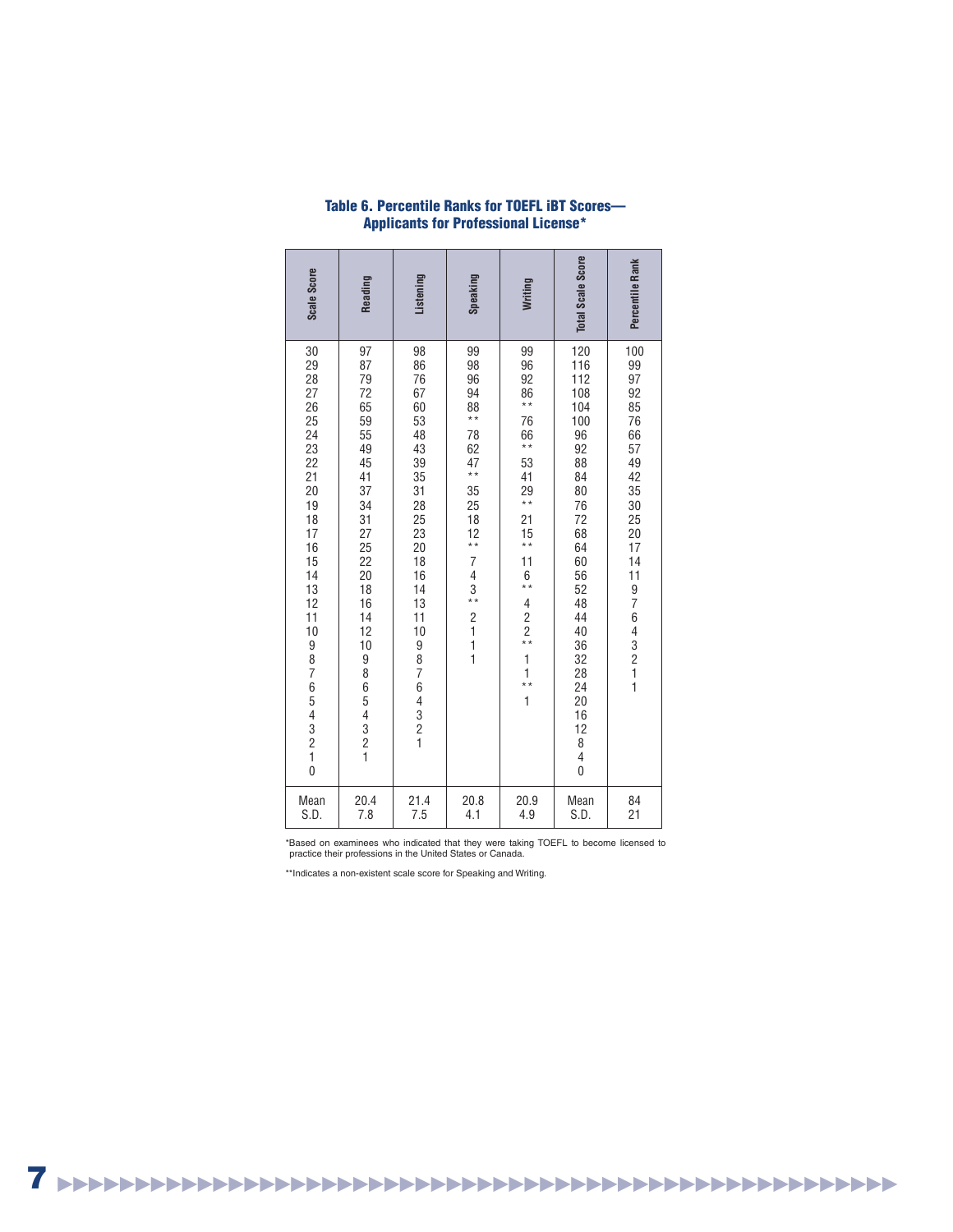**Tables 7 and 8** present means and standard deviations of section and total scores separately for male and female examinees tested between January and December 2008.

| <b>Group</b>           | <b>Reading</b> | Listening | <b>Speaking</b> | <b>Writing</b> | <b>Total</b> |
|------------------------|----------------|-----------|-----------------|----------------|--------------|
| Total Group*           | 19.9           | 19.6      | 19.1            | 20.5           | 79           |
|                        | 8.7            | 8.6       | 4.6             | 5.3            | 24           |
| Graduate Level**       | 21.6           | 21.3      | 19.8            | 21.5           | 84           |
|                        | 8.0            | 7.9       | 4.4             | 5.0            | 22           |
| Undergraduate Level**  | 17.9           | 19.3      | 19.3            | 20.1           | 77           |
|                        | 9.3            | 8.8       | 4.8             | 5.5            | 25           |
| Other Students**       | 19.1           | 19.3      | 18.7            | 20.0           | 77           |
|                        | 9.0            | 8.8       | 4.9             | 5.5            | 25           |
| Applicants for         | 21.2           | 21.9      | 20.7            | 21.1           | 85           |
| Professional License** | 7.5            | 7.3       | 3.9             | 4.8            | 20           |

| Table 7. Means and Standard Deviations for TOEFL iBT Section and Total Scores, Males* |  |  |
|---------------------------------------------------------------------------------------|--|--|
|---------------------------------------------------------------------------------------|--|--|

\*Based on examinees who responded to a question about gender group membership.

\*\*Based on examinees who responded to a question about gender group membership and also indicated a main reason for taking the TOEFL test.

| Group                  | <b>Reading</b> | Listening | <b>Speaking</b> | <b>Writing</b> | <b>Total</b> |
|------------------------|----------------|-----------|-----------------|----------------|--------------|
| Total Group*           | 19.2           | 19.6      | 19.8            | 20.7           | 79           |
|                        | 8.7            | 8.4       | 4.6             | 5.1            | 23           |
| Graduate Level**       | 20.3           | 21.1      | 20.6            | 21.4           | 83           |
|                        | 8.3            | 7.9       | 4.5             | 4.9            | 22           |
| Undergraduate Level**  | 17.5           | 19.4      | 20.0            | 20.4           | 77           |
|                        | 9.1            | 8.6       | 5.0             | 5.3            | 25           |
| Other Students**       | 17.7           | 18.8      | 19.1            | 19.8           | 76           |
|                        | 9.1            | 8.8       | 5.1             | 5.5            | 25           |
| Applicants for         | 19.9           | 21.4      | 21.1            | 20.9           | 83           |
| Professional License** | 8.0            | 7.4       | 4.1             | 4.9            | 21           |

### **Table 8. Means and Standard Deviations for TOEFL iBT Section and Total Scores, Females\***

\*Based on examinees who responded to a question about gender group membership.

\*\*Based on examinees who responded to a question about gender group membership and also indicated a main reason for taking the TOEFL test.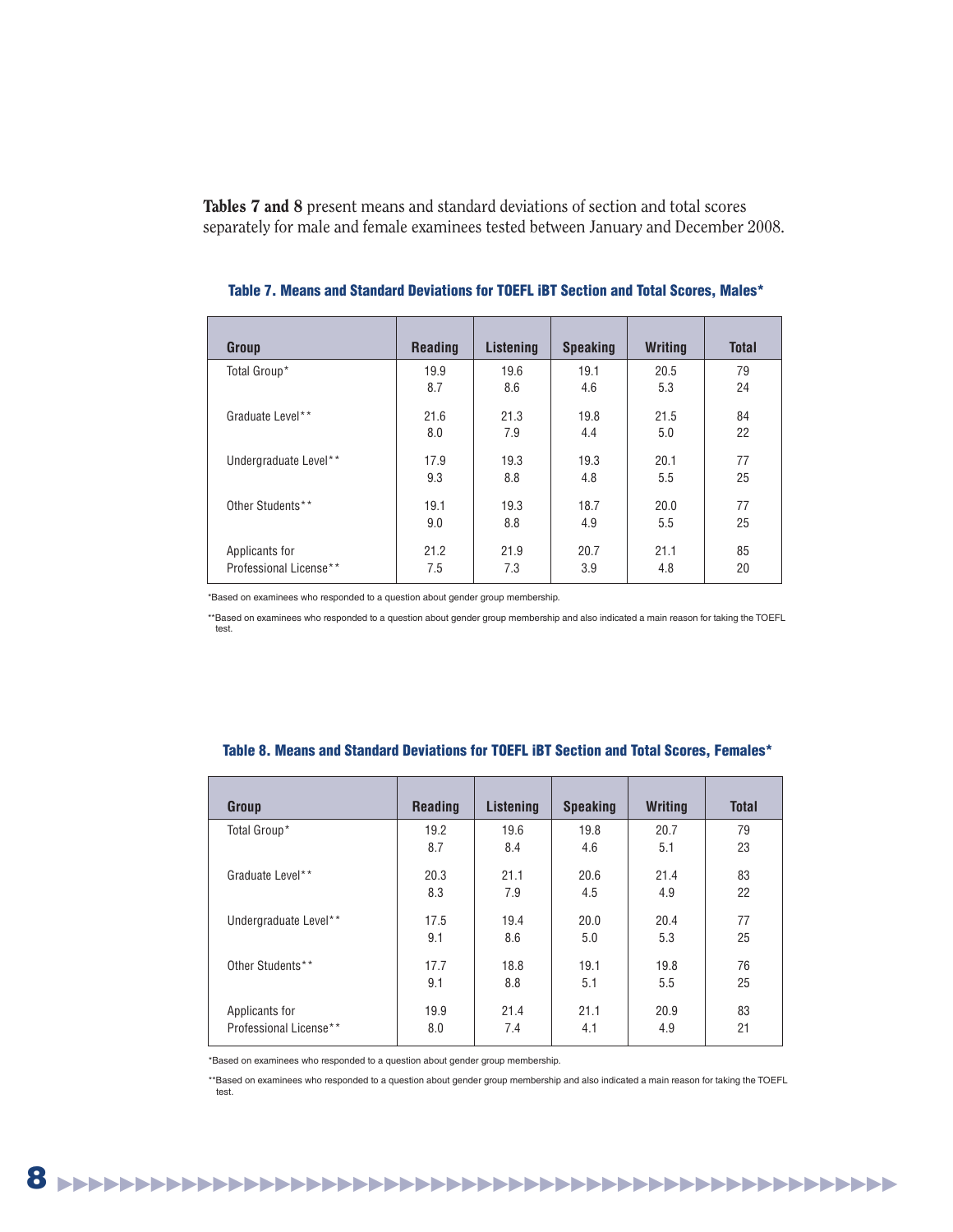**Tables 9 and 10** may be useful in comparing the performance on the TOEFL iBT of a particular student with that of other students from the same native country and with that of students who speak the same language. It is important to point out that the data do not permit the generalization that there are fundamental differences in the ability of the various national and language groups to learn English or in the level of English proficiency they can attain. The tables are based simply on the performance of those examinees native to particular countries and languages who happened to take TOEFL iBT.

### Table 9. TOEFL iBT Total and Section Score Means<sup>1</sup> — All Examinees Classified by Native Language<sup>2</sup>

<sup>2</sup> Because of changes in region and/or country boundaries, certain languages may have been added or deleted since the previous table was published.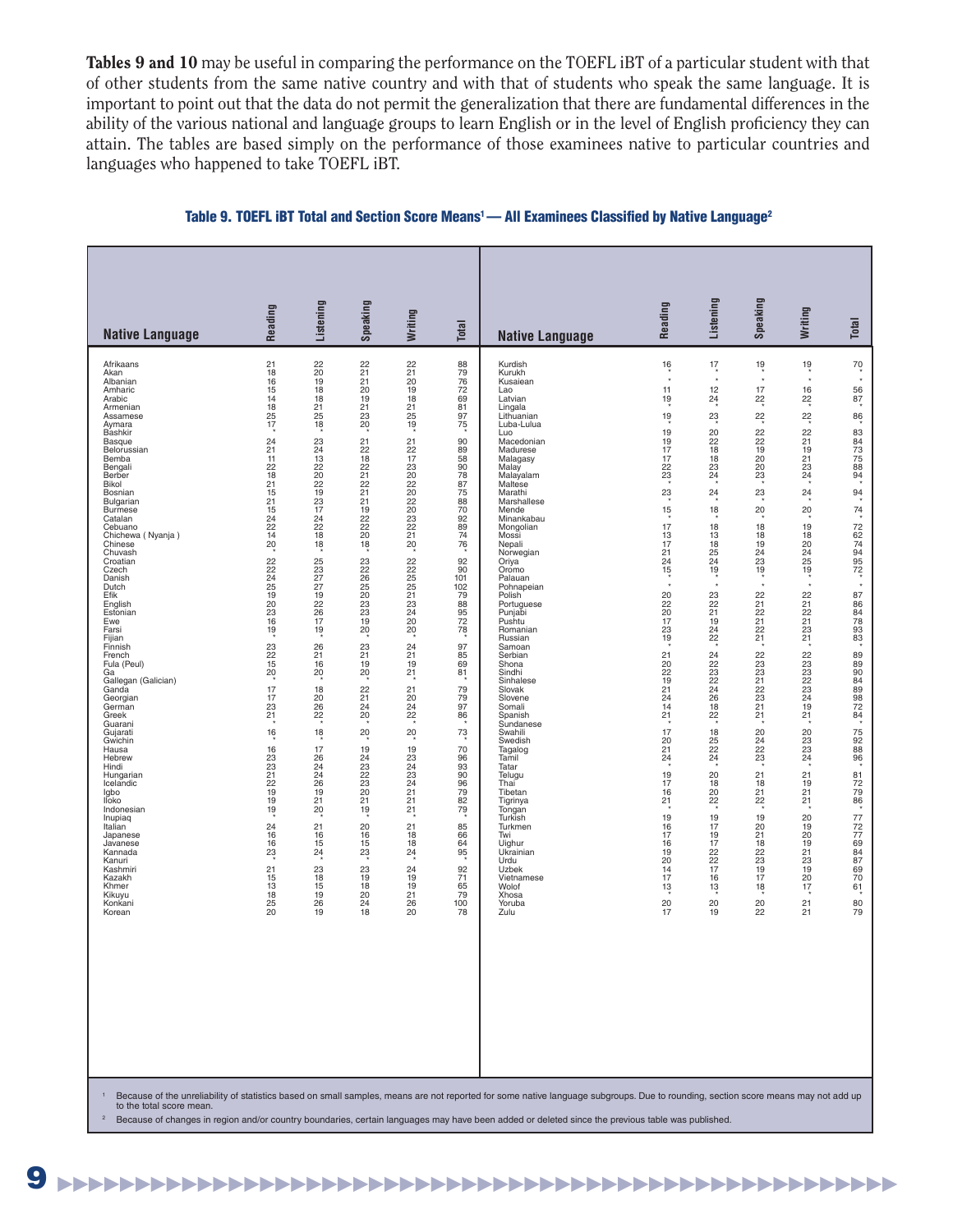# **Table 10. TOEFL iBT Total and Section Score Means1 — All Examinees Classified by Geographic Region and Native Country<sup>2</sup>**

| <b>Geographic Region</b>                     | Reading  | Listening          | Speaking           | Writing            | <b>Total</b>       | <b>Geographic Region</b>                               | Reading       | Listening     | Speaking             | Writing       | Total         |
|----------------------------------------------|----------|--------------------|--------------------|--------------------|--------------------|--------------------------------------------------------|---------------|---------------|----------------------|---------------|---------------|
| and Native Country                           |          |                    |                    |                    |                    | and Native Country                                     |               |               |                      |               |               |
| <b>AFRICA .</b>                              |          |                    |                    |                    |                    | Montserrat<br><b>Netherlands Antilles</b>              | $\star$<br>16 | $\star$<br>21 | $\star$<br>23        | $\star$<br>22 | $\star$<br>82 |
| Angola<br>Benin                              | 12<br>13 | 15<br>12           | 19<br>16           | 17<br>17           | 63<br>58           | Nicaragua                                              | 20            | 21            | 21                   | 21            | 83            |
| <b>Botswana</b>                              | 19       | 21                 | 23                 | 23                 | 85                 | Panama<br>Paraguay                                     | 19<br>19      | 22<br>21      | 21<br>20             | 21<br>21      | 83<br>82      |
| <b>Burkina Faso</b><br>Burundi               | 13<br>14 | 14<br>15           | 18<br>19           | 17<br>17           | 62<br>65           | Peru                                                   | 20            | 21            | 21                   | 21            | 84            |
| Cameroon                                     | 15       | 16                 | 19                 | 19                 | 69                 | Puerto Rico                                            | 21            | 23            | 21                   | 22<br>$\star$ | 87<br>$\star$ |
| Cape Verde<br>Central African Republic       | 13       | 17                 | 20                 | 19                 | 69                 | Saint Kitts and Nevis<br>Saint Lucia                   |               |               |                      | $\star$       |               |
| Chad                                         | 10       | 12                 | 18                 | 16                 | 56                 | Saint Vincent and the Grenadines                       |               |               |                      | $\star$       |               |
| Comoros<br>Congo                             | 12       | $\star$<br>13      | $\star$<br>18      | $\star$<br>17      | 60                 | Suriname<br>Trinidad and Tobago                        |               |               |                      | $\star$       |               |
| Congo, The Democratic Republic of            | 15       | 15                 | 19                 | 18                 | 68                 | Turks and Caicos Islands                               | $\star$       | $\star$       | $\star$              | $\star$       | $\star$       |
| Cote D'Ivoire                                | 15       | 14                 | 17<br>$\star$      | 17                 | 63                 | <b>United States</b><br>Uruguay                        | 20<br>25      | 22<br>26      | 22<br>22             | 22<br>23      | 85<br>96      |
| Djibouti<br><b>Equatorial Guinea</b>         | 13       | 16                 | 19                 | 17                 | 65                 | Venezuela                                              | 20            | 22            | 21                   | 21            | 83            |
| Eritrea                                      | 20       | 22                 | 21                 | 21                 | 83                 | Virgin Islands (British)<br>Virgin Islands (U.S.)      |               | $\star$       | $\ddot{\phantom{a}}$ | $\star$       | $\star$       |
| Ethiopia<br>Gabon                            | 16<br>16 | 18<br>17           | 20<br>19           | 19<br>18           | 72<br>70           |                                                        |               |               |                      |               |               |
| Gambia                                       | 13       | 15                 | 19                 | 19                 | 66                 | <b>ASIA</b>                                            |               |               |                      |               |               |
| Ghana<br>Guinea                              | 18<br>14 | 19<br>16           | 21<br>19           | 21<br>18           | 78<br>67           | Afghanistan<br>Azerbaijan                              | 12<br>17      | 16<br>18      | 21<br>20             | 19<br>20      | 69<br>75      |
| Guinea-Bissau                                |          | $\star$            | $\star$            | $\star$            |                    | Bangladesh                                             | 19            | 20            | 21                   | 22            | 82            |
| Kenya                                        | 17       | 19                 | 20                 | 20                 | 77                 | Bhutan                                                 | 18            | 21            | 23                   | 23<br>$\star$ | 85<br>$\star$ |
| Lesotho<br>Liberia                           | 12       | 16                 | 20                 | 18                 | 65                 | Brunei Darussalam<br>Cambodia                          | 14            | 15            | 18                   | 19            | 65            |
| Madagascar                                   | 18       | 17                 | 19<br>$\star$      | 20                 | 74<br>$\star$      | China                                                  | 20            | 18            | 18                   | 20            | 76            |
| Malawi<br>Mali                               | 11       | 11                 | 16                 | $\star$<br>15      | 52                 | Christmas Island<br>Cocos (Keeling) Islands            |               | $\star$       | $\star$              | $\star$       | $\star$       |
| Mauritania                                   | 11       | 15                 | 20                 | 17                 | 64                 | Hong Kong                                              | 18            | 20            | 20                   | 22            | 80            |
| Mauritius<br>Mayotte                         | 24       | 23                 | 22                 | 25                 | 94                 | India<br>Indonesia                                     | 21<br>19      | 22<br>20      | 22<br>19             | 22<br>21      | 87<br>79      |
| Mozambique                                   | 13       | 14                 | 19                 | 19                 | 65                 | Japan                                                  | 16            | 16            | 16                   | 18            | 66            |
| Namibia                                      |          |                    |                    |                    |                    | Kazakhstan                                             | 16            | 19            | 20                   | 19            | 74            |
| Niger<br>Nigeria                             | 16<br>19 | 16<br>19           | 18<br>20           | 18<br>21           | 68<br>79           | Korea, Dem. People's Republic of<br>Korea, Republic of | 17<br>20      | 17<br>19      | 18<br>18             | 19<br>20      | 72<br>78      |
| Reunion                                      | 20       | 19                 | 20                 | 20                 | 79                 | Kyrgyzstan                                             | 18            | 20            | 20                   | 20            | 79            |
| Rwanda<br>Sao Tome and Principe              | 14       | 15                 | 19<br>$\star$      | 19                 | 68                 | Lao, People's Democratic Republic<br>Macau             | 12<br>15      | 12<br>16      | 17<br>17             | 17<br>19      | 59<br>66      |
| Senegal                                      | 13       | 13                 | 18                 | 17                 | 61                 | Malaysia                                               | 22            | 23            | 20                   | 23            | 88            |
| Seychelles<br>Sierra Leone                   | 14       | 16                 | $\star$<br>21      | 19                 | $\star$<br>71      | <b>Maldives</b><br>Mongolia                            | 17            | 19            | 18                   | 19            | 72            |
| Somalia                                      | 12       | 17                 | 20                 | 18                 | 67                 | Myanmar                                                | 14            | 16            | 18                   | 19            | 68            |
| South Africa<br>Swaziland                    | 23       | 25                 | 25<br>$\star$      | 25<br>$\star$      | 98<br>$\star$      | Nepal<br>Pakistan                                      | 17<br>20      | 18<br>22      | 19<br>23             | 20<br>23      | 74<br>87      |
| Tanzania, United Republic of                 | 14       | 16                 | 20                 | 19                 | 70                 | Philippines                                            | 21            | 22            | 22                   | 23            | 88            |
| Togo                                         | 13       | 14                 | 18                 | 18                 | 63                 | Singapore<br>Sri Lanka                                 | 25            | 26            | 24                   | 26            | 100           |
| Tunisia<br>Uganda                            | 18<br>18 | 19<br>19           | 19<br>22           | 19<br>22           | 75<br>80           | Taiwan (Republic of China)                             | 19<br>18      | 21<br>18      | 21<br>18             | 22<br>19      | 83<br>73      |
| Western Sahara                               |          |                    | $\star$            | $\star$            |                    | Tajikistan                                             | 13            | 16            | 20                   | 18            | 67            |
| Zambia<br>Zimbabwe                           | 15<br>20 | 20<br>22           | 22<br>23           | 21<br>23           | 78<br>88           | Thailand<br>Timor-Leste                                | 17            | 18            | 18                   | 19            | 72            |
| <b>AMERICAN</b>                              |          |                    |                    |                    |                    | Turkmenistan                                           | 17            | 20            | 21                   | 20            | 79            |
| Anguilla                                     | $\star$  | $\star$            | $\star$            | $\star$            | $\star$            | Uzbekistan<br>Viet Nam                                 | 15<br>17      | 18<br>16      | 20<br>17             | 19<br>20      | 73<br>70      |
| Antigua and Barbuda                          |          | $\star$            | $\star$            | $\star$            | $\star$            | <b>EUROPE.</b>                                         |               |               |                      |               |               |
| Argentina<br>Aruba                           | 24       | 25<br>$\star$      | 22<br>$\star$      | 23<br>$\star$      | 94<br>$\star$      | Aland Islands                                          | $\star$       | $\star$       | $\star$              | $\star$       | $\star$       |
| <b>Bahamas</b>                               |          | $\star$            | $\star$            | $\star$            | $\star$            | Albania                                                | 17            | 19            | 21                   | 20            | 77            |
| <b>Barbados</b>                              |          |                    | $\star$<br>$\star$ | $\star$<br>$\star$ | $\star$<br>$\star$ | Andorra                                                | 18            | $\star$<br>21 | $\star$<br>21        | $\star$<br>21 | 80            |
| <b>Belize</b><br><b>Bolivia</b>              | 19       | 21                 | 21                 | 21                 | 82                 | Armenia<br>Austria                                     | 24            | 26            | 25                   | 25            | 100           |
| Brazil                                       | 22       | 22                 | 21                 | 21                 | 86                 | <b>Belarus</b>                                         | 21            | 23            | 22                   | 22            | 88            |
| Canada<br>Cayman Islands                     | 21       | 24                 | 23                 | 23                 | 91                 | Belgium<br>Bosnia and Herzegovina                      | 25<br>18      | 25<br>22      | 24<br>22             | 24<br>21      | 98<br>83      |
| Chile                                        | 22       | 23                 | 20                 | 21                 | 86                 | <b>Bulgaria</b>                                        | 21            | 23            | 21                   | 22            | 88            |
| Colombia<br>Costa Rica                       | 20<br>23 | 21<br>25           | 20<br>23           | 20<br>23           | 81<br>94           | Croatia<br>Cyprus                                      | 22<br>17      | 25<br>20      | 23<br>20             | 22<br>21      | 92<br>78      |
| Cuba                                         | 19       | 19                 | 20                 | 19                 | 77                 | Czech Republic                                         | 22            | 23            | 22                   | 22            | 90            |
| Dominica<br>Dominican Republic               | 18       | 20                 | 21                 | $\star$<br>20      | 80                 | Denmark<br>Estonia                                     | 24<br>23      | 27<br>25      | 26<br>23             | 25<br>24      | 102<br>95     |
| Ecuador                                      | 20       | 22                 | 21                 | 21                 | 84                 | Faroe Islands                                          | 18            | 25            | 23                   | 23            | 89            |
| El Salvador                                  | 20       | 22                 | 22                 | 22                 | 86                 | Finland                                                | 23            | 26            | 23                   | 24<br>22      | 97            |
| Falkland Islands (Malvinas)<br>French Guiana |          | $\star$            | $\star$            | $\star$            | $\star$            | France<br>Georgia                                      | 23<br>18      | 23<br>21      | 21<br>21             | 20            | 88<br>80      |
| Grenada                                      |          | $\star$            | $\star$            | $\star$            | $^\star$           | Germany                                                | 23            | 26            | 24                   | 24            | 97            |
| Guadeloupe<br>Guatemala                      | 18<br>18 | 19<br>21           | 20<br>21           | 20<br>20           | 78<br>80           | Greece<br>Greenland                                    | 22            | 23            | 21                   | 22            | 87            |
| Guyana                                       |          |                    |                    |                    |                    | Hungary                                                | 21            | 24            | 22                   | 23            | 89            |
| Haiti<br>Honduras                            | 12<br>19 | 14<br>22           | 18<br>22           | 17<br>21           | 61<br>84           | Iceland<br>Ireland                                     | 22            | 26            | 23                   | 24            | 95            |
| Jamaica                                      | 19       | 21                 | 23                 | 22                 | 83                 | Italy                                                  | 24            | 21            | 20                   | 21            | 85            |
| Martinique<br>Mexico                         | 21       | $\pmb{\ast}$<br>22 | $\star$<br>21      | $\star$<br>21      | 85                 | Kosovo, Republic of<br>Latvia                          | 15<br>20      | 18<br>24      | 21<br>22             | 20<br>22      | 73<br>88      |
|                                              |          |                    |                    |                    |                    |                                                        |               |               |                      |               |               |

(continued)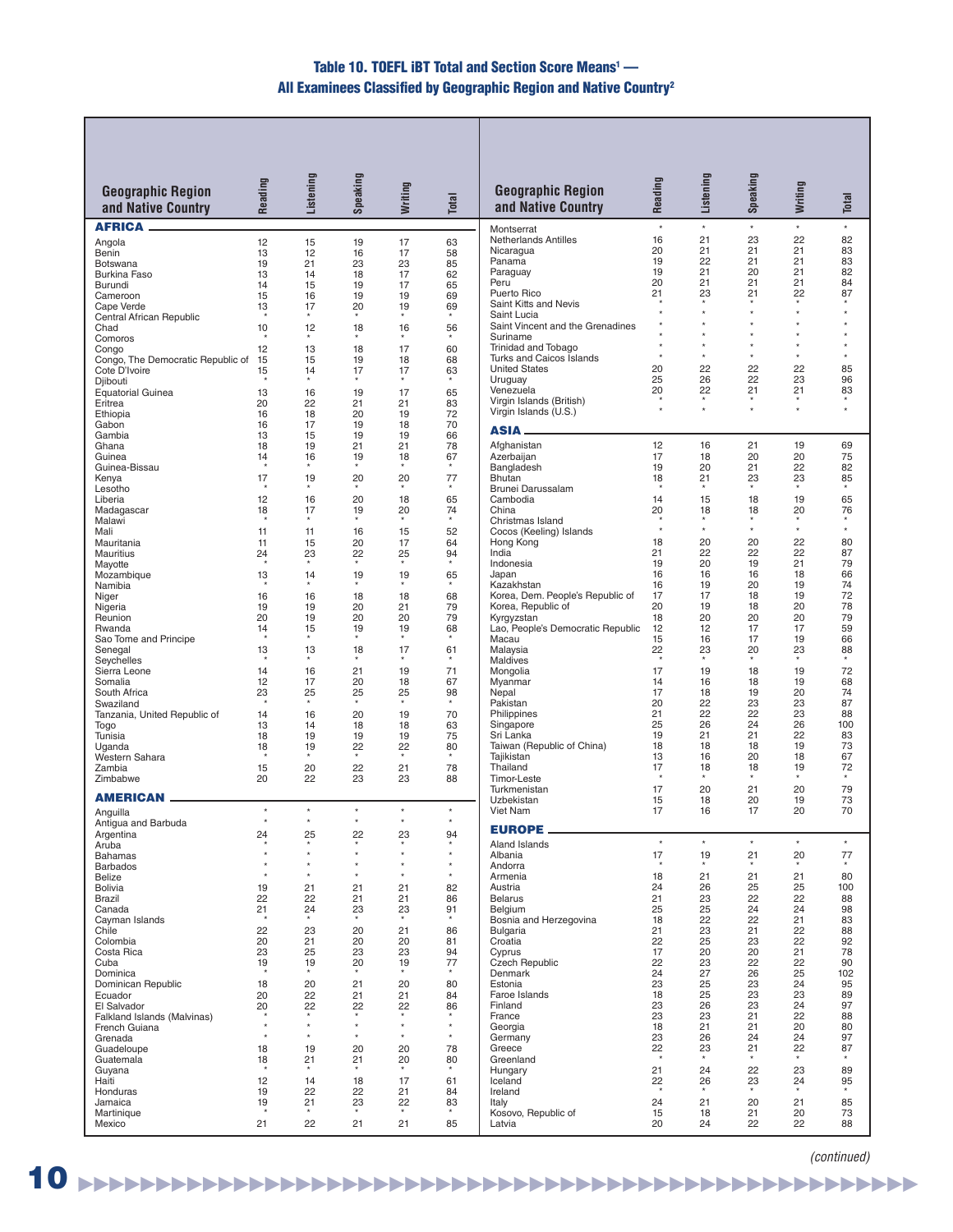# **Table 10 (continued)**

| <b>Geographic Region</b><br>and Native Country | Reading              | Listening | Speaking  | Writing | Total   | <b>Geographic Region</b><br>and Native Country                                                                                                                                   | Reading       | Listening           | Speaking        | Writing             | Total         |
|------------------------------------------------|----------------------|-----------|-----------|---------|---------|----------------------------------------------------------------------------------------------------------------------------------------------------------------------------------|---------------|---------------------|-----------------|---------------------|---------------|
| <b>EUROPE (cont'd)</b>                         |                      |           |           |         |         |                                                                                                                                                                                  |               |                     |                 |                     |               |
| Liechtenstein                                  | $\star$              | $\star$   | $\star$   | $\star$ | $\star$ | Libyan Arab Jamahiriya                                                                                                                                                           | 14            | 17                  | 20              | 18                  | 68            |
| Lithuania                                      | 20                   | 23        | 22        | 22      | 87      | Morocco                                                                                                                                                                          | 16            | 18                  | 20              | 19                  | 73            |
| Luxembourg                                     | 23                   | 25        | 23        | 24      | 94      | Oman                                                                                                                                                                             | 11            | 15                  | 18              | 17                  | 61            |
| Macedonia, Former Yugoslav Republic of 19      |                      | 22        | 22        | 21      | 84      | <b>Palestine Territories</b>                                                                                                                                                     | 13            | 17                  | 19              | 18                  | 68            |
| Malta                                          |                      |           |           | $\star$ | $\star$ | Oatar                                                                                                                                                                            | 11            | 15                  | 18              | 16                  | 60            |
| Moldova, Republic of                           | 20                   | 21        | 22        | 22      | 84      | Saudi Arabia                                                                                                                                                                     | 11            | 16                  | 18              | 16                  | 61            |
| Monaco                                         | 21                   | 20        | 20        | 21      | 82      | Sudan                                                                                                                                                                            | 14            | 18                  | 20              | 18                  | 70            |
| Montenegro                                     | 17                   | 22        | 21        | 21      | 81      | Syrian Arab Republic                                                                                                                                                             | 15            | 19                  | 20              | 19                  | 73            |
| Netherlands                                    | 25                   | 27        | 25        | 25      | 102     | United Arab Emirates                                                                                                                                                             | 13            | 16                  | 18              | 17                  | 64            |
| Norway                                         | 21                   | 25        | 24        | 24      | 94      | West Bank                                                                                                                                                                        | 16            | 16                  | 20              | 20                  | 72            |
| Poland                                         | 20                   | 23        | 22        | 22      | 87      | Yemen                                                                                                                                                                            | 12            | 16                  | 19              | 17                  | 64            |
| Portugal                                       | 24                   | 26        | 23        | 23      | 97      | <b>PACIFIC REGION.</b>                                                                                                                                                           |               |                     |                 |                     |               |
| Romania                                        | 23                   | 25        | 23        | 23      | 94      |                                                                                                                                                                                  | $\star$       | $\star$             | $\star$         | $\star$             | $\star$       |
| <b>Russian Federation</b>                      | 20                   | 22        | 21        | 21      | 84      | American Samoa                                                                                                                                                                   |               |                     |                 |                     |               |
| San Marino                                     | $\star$              |           |           | $\star$ | $\star$ | Australia                                                                                                                                                                        | 22<br>$\star$ | 24<br>$\star$       | 24<br>$\bullet$ | 23<br>$\star$       | 93<br>$\star$ |
| Serbia                                         | 20                   | 23        | 22        | 21      | 86      | <b>British Indian Ocean Territory</b>                                                                                                                                            | $\bullet$     | $\star$             | ÷               | $\boldsymbol{\ast}$ | $\mathbf{r}$  |
| Slovakia                                       | 21                   | 23        | 22        | 23      | 89      | Fiji                                                                                                                                                                             |               |                     |                 |                     |               |
| Slovenia                                       | 24                   | 26        | 24        | 24      | 98      | French Polynesia                                                                                                                                                                 | 22<br>$\star$ | 23<br>$\star$       | 21              | 22<br>$\star$       | 88<br>$\star$ |
| Spain                                          | 23                   | 23        | 21        | 22      | 89      | Guam                                                                                                                                                                             | $\star$       | $\boldsymbol{\ast}$ | ×               | $\star$             |               |
| Sweden                                         | 20                   | 25        | 24        | 23      | 92      | Kiribati                                                                                                                                                                         | $\bullet$     |                     | ٠               | $\star$             |               |
| Switzerland                                    | 24                   | 26        | 23        | 24      | 97      | <b>Marshall Islands</b>                                                                                                                                                          |               |                     |                 | $\boldsymbol{\ast}$ |               |
| Turkev                                         | 19                   | 19        | 19        | 20      | 77      | Micronesia. Federated States of                                                                                                                                                  | $\bullet$     |                     | ×               | $\boldsymbol{\ast}$ |               |
| Ukraine                                        | 20                   | 22        | 22        | 21      | 85      | Nauru                                                                                                                                                                            |               |                     |                 | $\star$             |               |
| <b>United Kingdom</b>                          | 22                   | 25        | 24        | 24      | 95      | New Caledonia                                                                                                                                                                    | $\mathbf{r}$  |                     | ×               | $\boldsymbol{\ast}$ |               |
| <b>MIDDLE EAST/NORTH AFRICA</b>                |                      |           |           |         |         | New Zealand<br>Niue                                                                                                                                                              |               |                     |                 |                     |               |
|                                                |                      |           |           |         |         | Norfolk Island                                                                                                                                                                   |               |                     | ×               | $\boldsymbol{\ast}$ |               |
| Algeria                                        | 15                   | 18        | 19        | 18      | 71      | Northern Mariana Islands                                                                                                                                                         |               |                     |                 |                     |               |
| Bahrain                                        | 13                   | 19        | 21        | 19      | 71      | Palau                                                                                                                                                                            |               |                     | $\star$         | $\star$             |               |
| Egypt                                          | 18                   | 20        | 21        | 20      | 79      | Papua New Guinea                                                                                                                                                                 |               |                     |                 |                     |               |
| Gaza Strip                                     | $\boldsymbol{\star}$ | ÷.        | $\bullet$ | $\star$ | $\star$ | Samoa                                                                                                                                                                            |               |                     | ٠               | $\boldsymbol{\Psi}$ |               |
| Iran, Islamic Republic of                      | 19                   | 19        | 20        | 20      | 78      | Solomon Islands                                                                                                                                                                  |               |                     |                 | $\star$             |               |
| Iraq                                           | 14                   | 18        | 20        | 19      | 71      | Tonga                                                                                                                                                                            | $\mathbf{r}$  | $\star$             | $\star$         | $\star$             |               |
| Israel                                         | 22                   | 26        | 24        | 23      | 95      | Vanuatu                                                                                                                                                                          | $\bullet$     | $\omega$            |                 |                     |               |
| Jordan                                         | 16                   | 19        | 20        | 19      | 74      |                                                                                                                                                                                  |               |                     |                 |                     |               |
| Kuwait                                         | 11                   | 16        | 19        | 17      | 63      |                                                                                                                                                                                  |               |                     |                 |                     |               |
| Lebanon                                        | 18                   | 21        | 21        | 21      | 81      |                                                                                                                                                                                  |               |                     |                 |                     |               |
|                                                |                      |           |           |         |         | Because of the unreliability of statistics based on small samples, means are not reported for some native country subgroups. Due to rounding, section score means may not add up |               |                     |                 |                     |               |

to the total score mean. 2 Because of changes in region and/or country boundaries, certain countries may have been added or deleted since the previous table was published.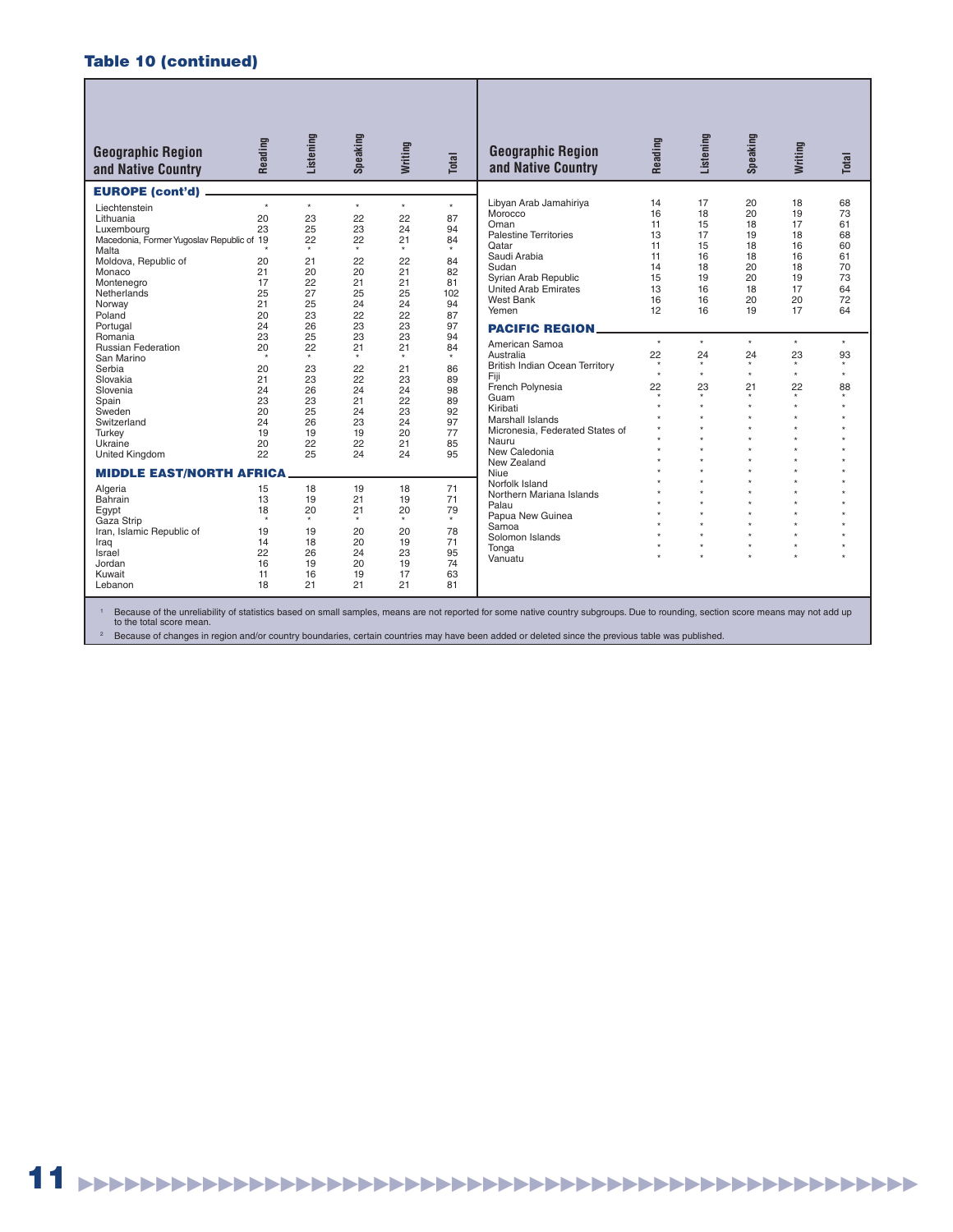



The paper-based version of the TOEFL test (TOEFL PBT) continues to be administered on specific dates in some countries, particularly in areas where accessibility to the Internet-based test (TOEFL iBT) is a concern. Each form of TOEFL PBT consists of three separately timed sections; the questions in each section are multiple-

choice, with four possible answers or options per question. All responses are gridded on answer sheets that are scored by computer. There is also a 30-minute essay, The Test of Written English (TWE), given at each administration.

- Section 1 of the test, **Listening Comprehension**, measures the ability to understand English as it is spoken in North America. The oral features of the language are stressed, and the problems tested include vocabulary and idiomatic expression as well as special grammatical constructions frequently used in spoken English. The stimulus material and oral questions are recorded in standard North American English; the response options are printed in the test books.
- Section 2, **Structure and Written Expression**, measures recognition of selected structural and grammatical points in standard written English. The language tested is formal, rather than conversational. The topics of the sentences are of a general academic nature so that individuals in specific fields of study or from specific national or linguistic groups have no particular advantage.
- Section 3, **Reading Comprehension**, measures the ability to read and understand short passages that are similar in topic and style to those that students are likely to encounter in North American colleges and universities. Examinees read a variety of short passages on academic subjects and answer several questions about each passage. The questions test information that is stated in or implied by the passage, as well as knowledge of some of the specific words as they are used in the passage.

The total test time is approximately two and one-half hours; however, approximately three and one-half hours are needed for a test administration to admit examinees to the testing room, to allow them to enter identifying information on their answer sheets, and to distribute and collect the test materials.

 Language specialists prepare the material for the TOEFL test. The TOEFL Committee of Examiners establishes overall guidelines for the test content and specifications. All item specifications, questions, and final test forms are reviewed for cultural and racial bias and content appropriateness, according to established ETS procedures.

 For test date information, see the *Information and Registration Bulletin* for TOEFL PBT and TSE testing, or visit the TOEFL website at *www.ets.org/toefl*.

**Test Preparation** — Examinees registered to take TOEFL PBT receive TOEFL *Practice Tests*, Volume 1, which includes two complete PBT tests. In addition,



sample questions are downloadable from the TOEFL website. There is no fee for these practice materials.

 Other TOEFL test preparation products are available for purchase. For more information about these products and ordering information, please visit the TOEFL website at *www.ets.org/toefl*.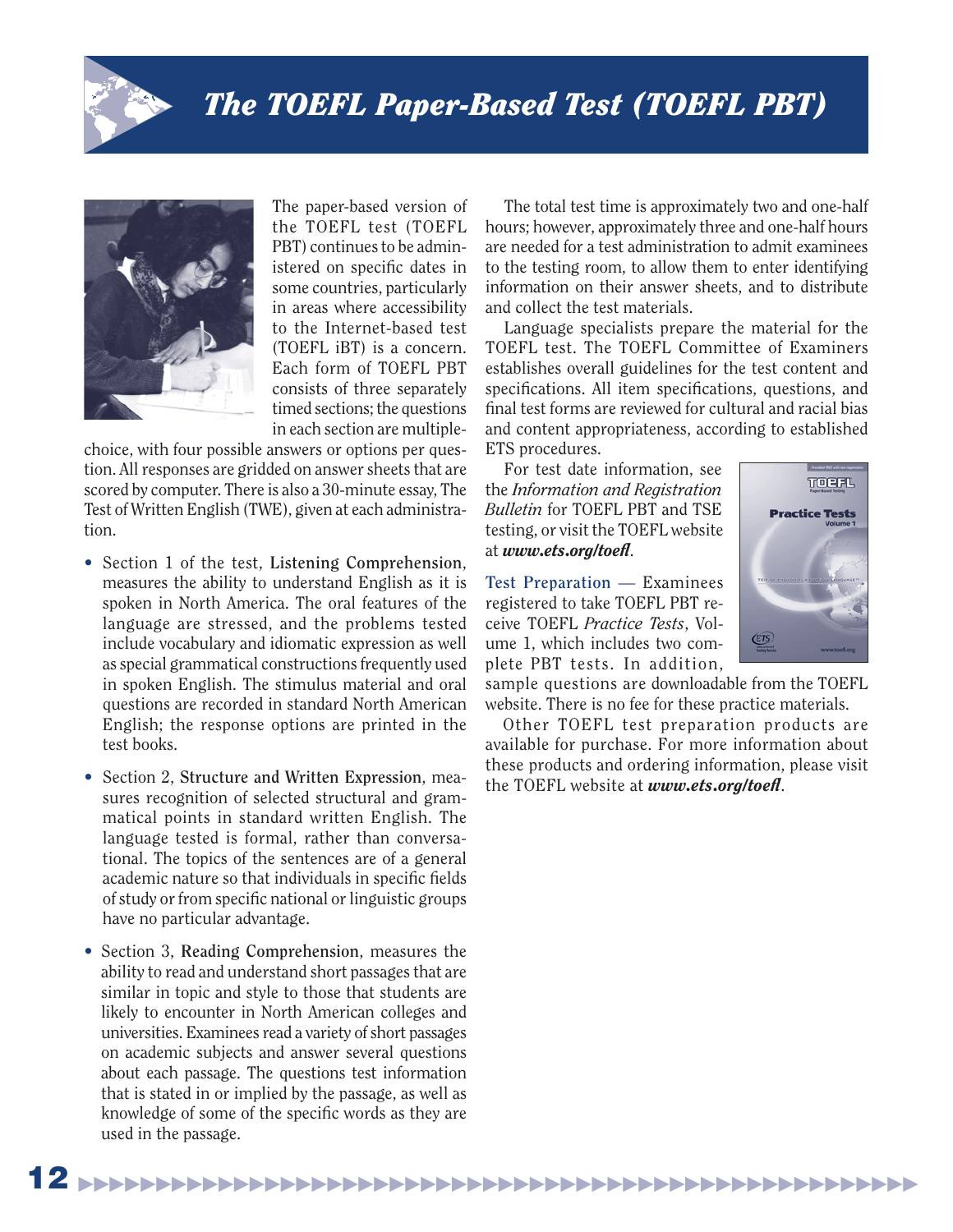

In 2008 TOEFL PBT was administered six times at preestablished testing centers throughout the world. The data presented below are based on candidates who took the paper-based TOEFL test between January and December 2008.

**Table 11** gives actual ranges of observed scores for the period from January 2008 through December 2008. The percentile ranks for section and total scale scores are shown in **Table 12** for the total group. In **Tables**  13–16, examinees are classified by their reason for taking the test (information supplied by them at the test center).

# **Table 11. Observed Minimum and Maximum Paper-Based TOEFL Section and Total Scores**

| <b>Section</b>                      | Min. | Max. |
|-------------------------------------|------|------|
| 1. Listening Comprehension          | 31   | 68   |
| 2. Structure and Written Expression | 31   | 68   |
| 3. Reading Comprehension            | 31   | 67   |
| Total                               | 310  | 677  |

# **Table 12. Percentile Ranks for Paper-Based TOEFL Scores— Total Group**

#### **Table 13. Percentile Ranks for Paper-Based TOEFL Scores— Graduate-Level Students\***

| Scale Score | Section 1 Listening<br>Comprehension | Section 2 Structure and<br>Written Expression | <b>Section 3 Reading</b><br>Comprehension | <b>Total Scale Score</b> | <b>Total Percentile Rank</b> |
|-------------|--------------------------------------|-----------------------------------------------|-------------------------------------------|--------------------------|------------------------------|
| 68          | 99                                   | 99                                            |                                           |                          |                              |
| 66          | 97                                   | 95                                            | 98                                        | 660                      | 99                           |
| 64          | 94                                   | 90                                            | 95                                        | 640                      | 96                           |
| 62          | 88                                   | 85                                            | 91                                        | 620                      | 91                           |
| 60          | 81                                   | 78                                            | 83                                        | 600                      | 84                           |
| 58          | 73                                   | 70                                            | 76                                        | 580                      | 75                           |
| 56          | 63                                   | 62                                            | 63                                        | 560                      | 64                           |
| 54          | 51                                   | 51                                            | 50                                        | 540                      | 52                           |
| 52          | 40                                   | 42                                            | 38                                        | 520                      | 39                           |
| 50          | 29                                   | 34                                            | 26                                        | 500                      | 28                           |
| 48          | 19                                   | 26                                            | 17                                        | 480                      | 18                           |
| 46          | 11                                   | 18                                            | 10                                        | 460                      | 11                           |
| 44          | 6                                    | 12                                            | 6                                         | 440                      | 6                            |
| 42          | $\overline{\mathcal{L}}$             | 8                                             | 4211                                      | 420                      | 3                            |
| 40          | $\overline{c}$                       | 5                                             |                                           | 400                      | $\overline{c}$               |
| 38          | $\mathbf{1}$                         | 3                                             |                                           | 380                      | $\mathbf{1}$                 |
| 36          | 1                                    | $\frac{2}{1}$                                 |                                           | 360                      |                              |
| 34          | $\mathbf{1}$                         |                                               |                                           | 340                      |                              |
| 32          |                                      | $\mathbf{1}$                                  |                                           | 320                      |                              |
| Mean        | 53.8                                 | 53.3                                          | 53.8                                      | Mean                     | 536                          |
| S.D.        | 6.7                                  | 7.9                                           | 6.3                                       | S.D.                     | 62                           |

| Scale Score                                                                                                    | Section 1 Listening<br>Comprehension                                          | Section 2 Structure and<br>Written Expression                                                                                                                         | <b>Section 3 Reading</b><br>Comprehension                                                                                                       | <b>Total Scale Score</b>                                                                                                   | <b>Total Percentile Rank</b>                                                                                |
|----------------------------------------------------------------------------------------------------------------|-------------------------------------------------------------------------------|-----------------------------------------------------------------------------------------------------------------------------------------------------------------------|-------------------------------------------------------------------------------------------------------------------------------------------------|----------------------------------------------------------------------------------------------------------------------------|-------------------------------------------------------------------------------------------------------------|
| 68<br>66<br>64<br>62<br>60<br>58<br>56<br>54<br>52<br>50<br>48<br>46<br>44<br>42<br>40<br>38<br>36<br>34<br>32 | 99<br>97<br>94<br>89<br>82<br>74<br>64<br>52<br>40<br>29<br>19<br>11<br>63211 | 99<br>95<br>90<br>85<br>77<br>68<br>59<br>48<br>39<br>30<br>23<br>15<br>10<br>6<br>$\overline{\mathbf{4}}$<br>$\overline{c}$<br>$\begin{array}{c} 1 \\ 1 \end{array}$ | 98<br>95<br>89<br>81<br>72<br>58<br>44<br>32<br>21<br>13<br>8<br>4<br>3<br>$\overline{c}$<br>$\overline{\mathbf{1}}$<br>$\overline{\mathbf{1}}$ | 660<br>640<br>620<br>600<br>580<br>560<br>540<br>520<br>500<br>480<br>460<br>440<br>420<br>400<br>380<br>360<br>340<br>320 | 99<br>96<br>91<br>83<br>74<br>62<br>49<br>36<br>24<br>15<br>$\begin{array}{c} 9 \\ 5 \\ 3 \\ 1 \end{array}$ |
| Mean<br>S.D.                                                                                                   | 53.7<br>6.5                                                                   | 53.9<br>7.6                                                                                                                                                           | 54.6<br>6.0                                                                                                                                     | Mean<br>S.D.                                                                                                               | 541<br>59                                                                                                   |

\*Based on examinees who indicated that they were applying for admission to colleges or universities as graduate students.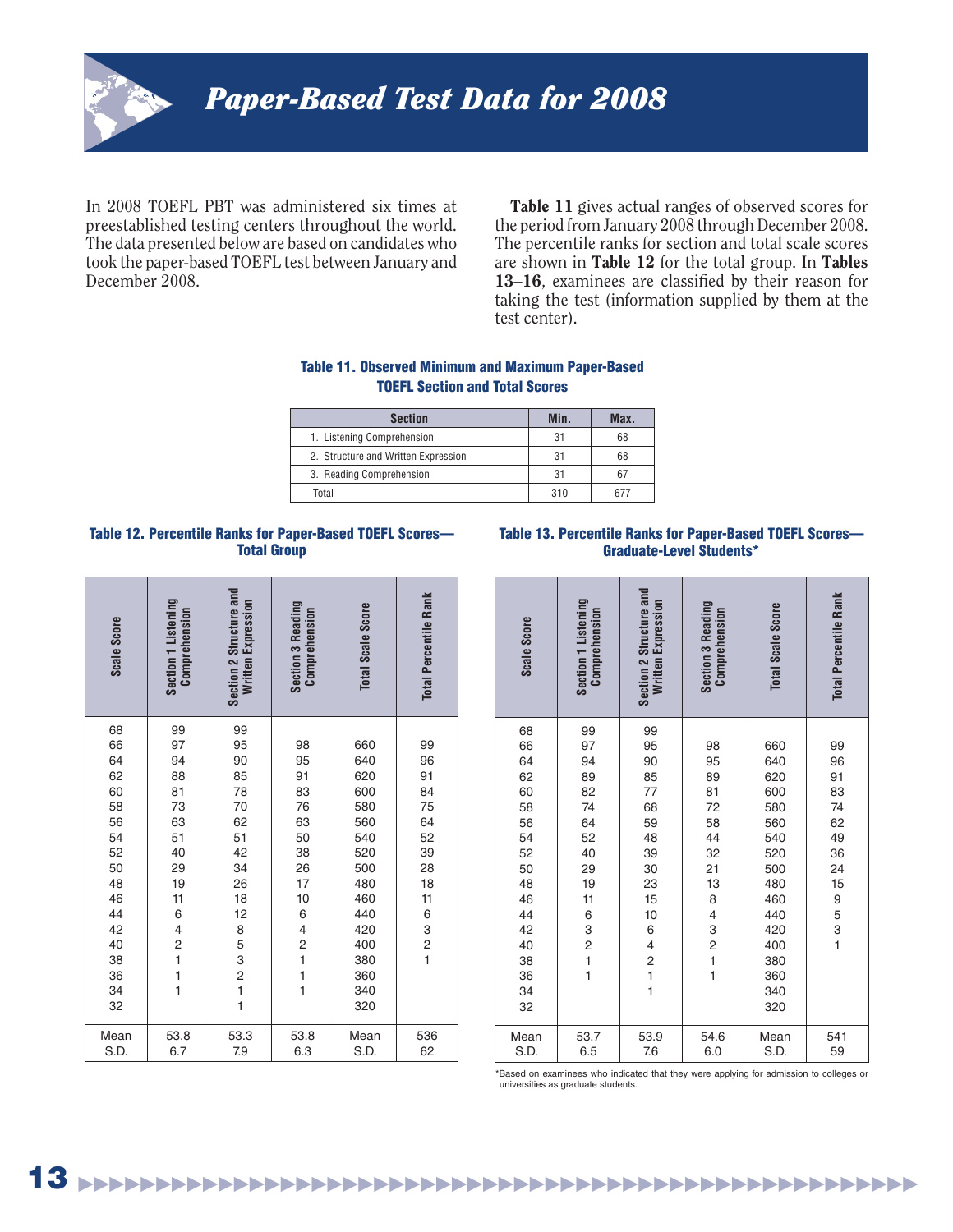#### **Table 14. Percentile Ranks for Paper-Based TOEFL Scores —Undergraduate-Level Students\***

| Scale Score | Section 1 Listening<br>Comprehension | Section 2 Structure and<br>Written Expression | <b>Section 3 Reading</b><br>Comprehension       | <b>Total Scale Score</b> | Percentile Rank          |
|-------------|--------------------------------------|-----------------------------------------------|-------------------------------------------------|--------------------------|--------------------------|
| 68          | 99                                   | 99                                            |                                                 |                          |                          |
| 66          | 96                                   | 94                                            | 98                                              | 660                      | 99                       |
| 64          | 92                                   | 89                                            | 96                                              | 640                      | 95                       |
| 62          | 85                                   | 84                                            | 92                                              | 620                      | 90                       |
| 60          | 77                                   | 78                                            | 86                                              | 600                      | 82                       |
| 58          | 68                                   | 70                                            | 79                                              | 580                      | 74                       |
| 56          | 58                                   | 63                                            | 68                                              | 560                      | 64                       |
| 54          | 47                                   | 53                                            | 56                                              | 540                      | 53                       |
| 52          | 37                                   | 44                                            | 44                                              | 520                      | 42                       |
| 50          | 27                                   | 36                                            | 32                                              | 500                      | 30                       |
| 48          | 18                                   | 28                                            | 22                                              | 480                      | 20                       |
| 46          | 10                                   | 20                                            | 13                                              | 460                      | 12                       |
| 44          |                                      | 14                                            | 8                                               | 440                      | $\overline{7}$           |
| 42          |                                      | 9                                             | 5                                               | 420                      | $\overline{\mathcal{L}}$ |
| 40          |                                      |                                               |                                                 | 400                      | $\overline{c}$           |
| 38          |                                      |                                               |                                                 | 380                      | $\overline{1}$           |
| 36          | 632111                               | 53211                                         | $\begin{array}{c} 3 \\ 2 \\ 1 \\ 1 \end{array}$ | 360                      |                          |
| 34          |                                      |                                               |                                                 | 340                      |                          |
| 32          |                                      |                                               |                                                 | 320                      |                          |
| Mean        | 54.4                                 | 53.2                                          | 52.9                                            | Mean                     | 535                      |
| S.D.        | 6.8                                  | 8.1                                           | 6.4                                             | S.D.                     | 64                       |

|  | <b>Table 15. Percentile Ranks for Paper-Based TOEFL Scores</b> |  |
|--|----------------------------------------------------------------|--|
|  | -Other Students*                                               |  |

| Scale Score                                                                                                    | Section 1 Listening<br>Comprehension                                                                                                                 | Section 2 Structure and<br>Written Expression                                                                                  | <b>Section 3 Reading</b><br>Comprehension                                                                                         | <b>Total Scale Score</b>                                                                                                   | Percentile Rank                                                                                                                                |
|----------------------------------------------------------------------------------------------------------------|------------------------------------------------------------------------------------------------------------------------------------------------------|--------------------------------------------------------------------------------------------------------------------------------|-----------------------------------------------------------------------------------------------------------------------------------|----------------------------------------------------------------------------------------------------------------------------|------------------------------------------------------------------------------------------------------------------------------------------------|
| 68<br>66<br>64<br>62<br>60<br>58<br>56<br>54<br>52<br>50<br>48<br>46<br>44<br>42<br>40<br>38<br>36<br>34<br>32 | 99<br>97<br>94<br>90<br>83<br>77<br>69<br>60<br>49<br>39<br>30<br>19<br>13<br>$\overline{\mathcal{I}}$<br>$\overline{\mathcal{L}}$<br>$\overline{c}$ | 99<br>96<br>94<br>91<br>86<br>78<br>72<br>64<br>56<br>48<br>41<br>32<br>24<br>17<br>12<br>$\overline{7}$<br>3<br>$\frac{3}{2}$ | 99<br>97<br>93<br>86<br>80<br>71<br>61<br>49<br>38<br>29<br>20<br>13<br>8<br>5<br>$\begin{array}{c} 3 \\ 2 \\ 2 \\ 1 \end{array}$ | 660<br>640<br>620<br>600<br>580<br>560<br>540<br>520<br>500<br>480<br>460<br>440<br>420<br>400<br>380<br>360<br>340<br>320 | 99<br>96<br>93<br>87<br>80<br>73<br>64<br>52<br>41<br>33<br>24<br>13<br>7<br>$\overline{\mathcal{L}}$<br>$\begin{array}{c} 2 \\ 1 \end{array}$ |
| Mean<br>S.D.                                                                                                   | 52.3<br>7.2                                                                                                                                          | 50.5<br>8.5                                                                                                                    | 51.9<br>7.1                                                                                                                       | Mean<br>S.D.                                                                                                               | 515<br>68                                                                                                                                      |

\*Based on examinees who indicated that they were applying for admission to colleges or universities as undergraduate students.

\*Based on examinees who indicated that they were applying for admission to schools other than colleges or universities, e.g., secondary schools.

| Applicalito Tul<br><b>IDIGSSIDIIAI LIUGIISG</b>                                                                |                                                                                                                                                     |                                                                                                                                                                |                                                                                                                                                 |                                                                                                                            |                                                                                                                 |  |  |  |  |  |
|----------------------------------------------------------------------------------------------------------------|-----------------------------------------------------------------------------------------------------------------------------------------------------|----------------------------------------------------------------------------------------------------------------------------------------------------------------|-------------------------------------------------------------------------------------------------------------------------------------------------|----------------------------------------------------------------------------------------------------------------------------|-----------------------------------------------------------------------------------------------------------------|--|--|--|--|--|
| Scale Score                                                                                                    | Section 1 Listening<br>Comprehension                                                                                                                | Section 2 Structure and<br><b>Written Expression</b>                                                                                                           | <b>Section 3 Reading</b><br>Comprehension                                                                                                       | <b>Total Scale Score</b>                                                                                                   | Percentile Rank                                                                                                 |  |  |  |  |  |
| 68<br>66<br>64<br>62<br>60<br>58<br>56<br>54<br>52<br>50<br>48<br>46<br>44<br>42<br>40<br>38<br>36<br>34<br>32 | 100<br>98<br>96<br>92<br>86<br>77<br>64<br>48<br>33<br>22<br>14<br>8<br>$\overline{\mathcal{L}}$<br>3<br>$\begin{array}{c} 2 \\ 1 \\ 1 \end{array}$ | 100<br>98<br>95<br>92<br>87<br>80<br>72<br>61<br>51<br>42<br>31<br>21<br>13<br>9<br>5<br>$\overline{\mathbf{4}}$<br>$\begin{array}{c} 2 \\ 2 \\ 1 \end{array}$ | 99<br>98<br>95<br>90<br>84<br>74<br>58<br>40<br>26<br>15<br>9<br>6<br>$\overline{\mathcal{L}}$<br>$\frac{2}{2}$<br>$\mathbf{1}$<br>$\mathbf{1}$ | 660<br>640<br>620<br>600<br>580<br>560<br>540<br>520<br>500<br>480<br>460<br>440<br>420<br>400<br>380<br>360<br>340<br>320 | 100<br>98<br>95<br>91<br>84<br>75<br>59<br>42<br>25<br>15<br>9<br>6<br>$\overline{\mathbf{r}}$<br>$\frac{2}{1}$ |  |  |  |  |  |
| Mean<br>S.D.                                                                                                   | 54.0<br>5.8                                                                                                                                         | 51.7<br>7.3                                                                                                                                                    | 52.9<br>5.6                                                                                                                                     | Mean<br>S.D.                                                                                                               | 529<br>53                                                                                                       |  |  |  |  |  |

### **Table 16. Percentile Ranks for Paper-Based TOEFL Scores —Applicants for Professional License\***

▶▶▶▶▶▶▶▶▶▶▶▶▶▶▶▶▶▶▶▶▶▶▶▶▶▶▶▶▶▶▶▶▶▶▶▶▶▶▶▶▶▶▶▶▶▶▶▶▶▶▶▶▶▶ \*Based on examinees who indicated that they were taking TOEFL to become licensed to practice their professions in the United States or Canada.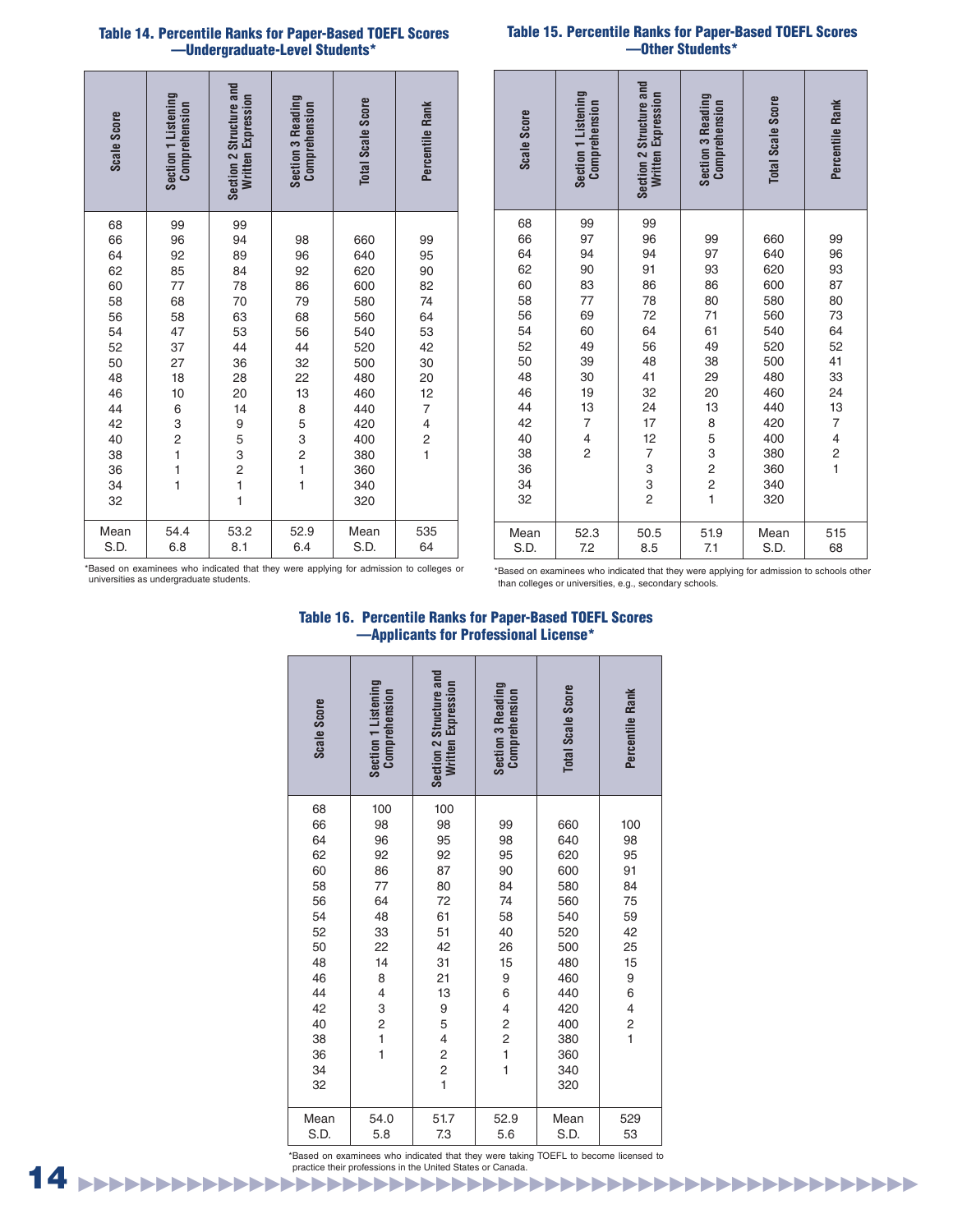**Tables 17 and 18** present means and standard deviations of section and total scores separately for male and female examinees tested between January and December 2008.

| Group                  | <b>Section 1</b><br>Listening<br><b>Comprehension</b> | <b>Section 2</b><br><b>Structure and</b><br>Written<br><b>Expression</b> | <b>Section 3</b><br><b>Reading</b><br><b>Comprehension</b> | <b>Total Scale</b><br><b>Score</b> |
|------------------------|-------------------------------------------------------|--------------------------------------------------------------------------|------------------------------------------------------------|------------------------------------|
| Total Group*           | 53.4                                                  | 53.4                                                                     | 53.9                                                       | 536                                |
|                        | 6.7                                                   | 7.9                                                                      | 6.3                                                        | 62                                 |
| Graduate Level**       | 53.3                                                  | 54.1                                                                     | 54.8                                                       | 541                                |
|                        | 6.5                                                   | 7.6                                                                      | 6.0                                                        | 59                                 |
| Undergraduate Level**  | 54.0                                                  | 52.9                                                                     | 52.8                                                       | 532                                |
|                        | 6.9                                                   | 8.2                                                                      | 6.5                                                        | 65                                 |
| Other Students**       | 52.5                                                  | 51.0                                                                     | 52.3                                                       | 519                                |
|                        | 7.3                                                   | 8.6                                                                      | 7.4                                                        | 70                                 |
| Applicants for         | 53.8                                                  | 51.0                                                                     | 53.0                                                       | 526                                |
| Professional License** | 5.7                                                   | 7.0                                                                      | 5.3                                                        | 51                                 |

#### **Table 17. Means and Standard Deviations for Paper-Based TOEFL Section and Total Scores, Males\***

\*Based on examinees who responded to a question about gender group membership.

\*\*Based on examinees who responded to a question about gender group membership and also indicated a main reason for taking the TOEFL test.

| Group                  | <b>Section 1</b><br>Listening<br><b>Comprehension</b> | <b>Section 2</b><br><b>Structure and</b><br><b>Written</b><br><b>Expression</b> | <b>Section 3</b><br><b>Reading</b><br><b>Comprehension</b> | <b>Total Scale</b><br>Score |
|------------------------|-------------------------------------------------------|---------------------------------------------------------------------------------|------------------------------------------------------------|-----------------------------|
| Total Group*           | 54.3                                                  | 53.3                                                                            | 53.6                                                       | 537                         |
|                        | 6.6                                                   | 7.8                                                                             | 6.1                                                        | 61                          |
| Graduate Level**       | 54.3                                                  | 53.7                                                                            | 54.3                                                       | 541                         |
|                        | 6.4                                                   | 7.5                                                                             | 5.9                                                        | 58                          |
| Undergraduate Level**  | 54.9                                                  | 53.5                                                                            | 53.1                                                       | 538                         |
|                        | 6.6                                                   | 8.0                                                                             | 6.2                                                        | 63                          |
| Other Students**       | 52.2                                                  | 49.9                                                                            | 51.3                                                       | 511                         |
|                        | 7.2                                                   | 8.4                                                                             | 6.7                                                        | 66                          |
| Applicants for         | 54.3                                                  | 52.4                                                                            | 53.0                                                       | 532                         |
| Professional License** | 5.8                                                   | 7.6                                                                             | 5.8                                                        | 55                          |

### **Table 18. Means and Standard Deviations for Paper-Based TOEFL Section and Total Scores, Females\***

\*Based on examinees who responded to a question about gender group membership.

\*\*Based on examinees who responded to a question about gender group membership and also indicated a main reason for taking the TOEFL test.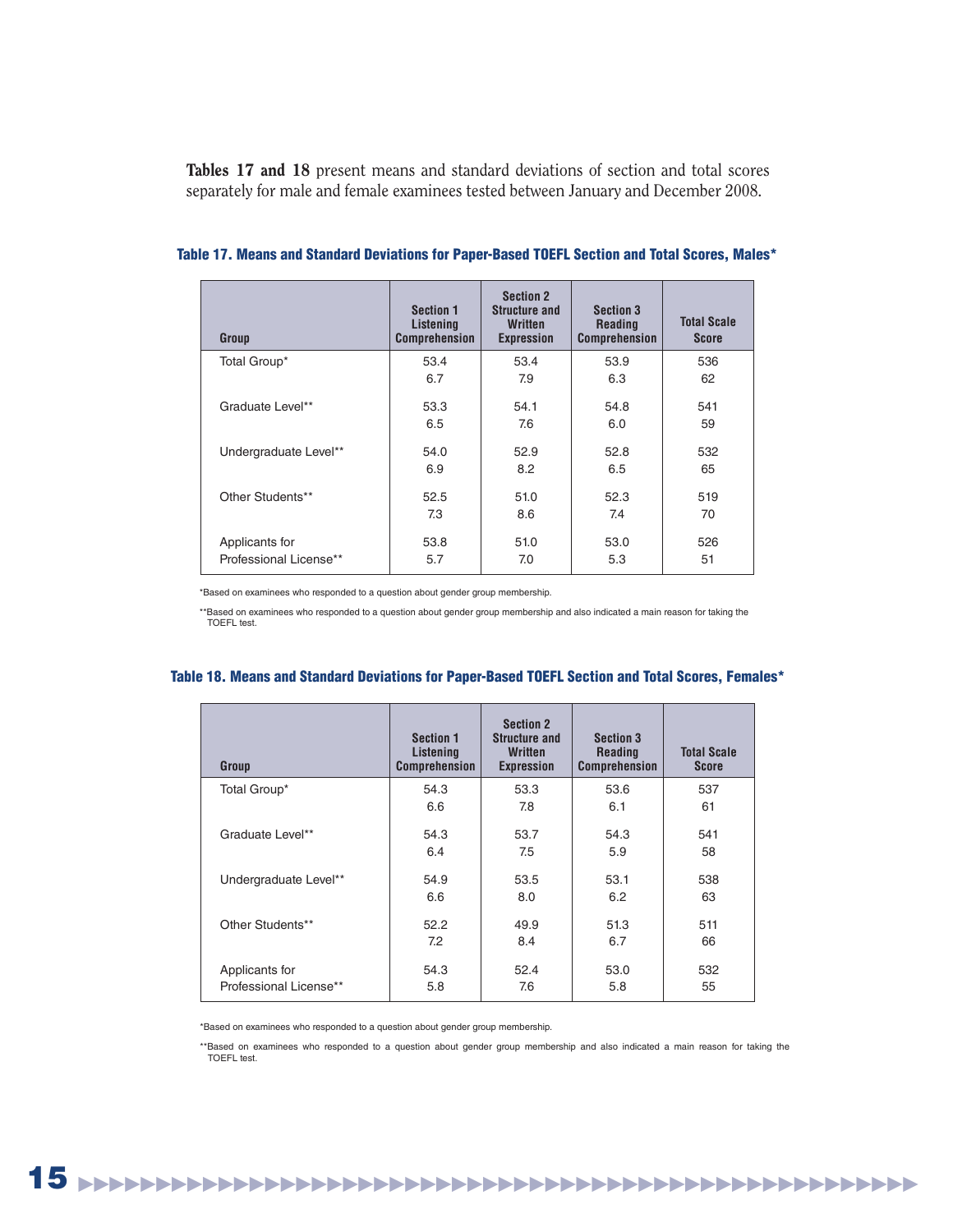**Tables 19 and 20** may be useful in comparing the performance on the TOEFL PBT test of a particular student with that of other students from the same native country and with that of students who speak the same language. It is important to point out that the data do not permit the generalization that there are fundamental differences in the ability of the various national and language groups to learn English or in the level of English proficiency they can attain. The tables are based simply on the performance of those examinees native to particular countries and languages who happened to take the paper-based TOEFL test.

| <b>Native Language</b>    | Section 1 Listening<br>Comprehension | 2 Structure<br>Section 2 Str<br>and Written<br>Expression | Reading<br>Section 3 Readin<br>Comprehension | <b>Total Score Mean</b> | <b>Native Language</b> | Listening<br>Section 1 Listeni<br>Comprehension | 2 Structure<br>Section 2 Str<br>and Written<br>Expression | Reading<br><b>Section 3 Readin</b><br>Comprehension | <b>Total Score Mean</b> |
|---------------------------|--------------------------------------|-----------------------------------------------------------|----------------------------------------------|-------------------------|------------------------|-------------------------------------------------|-----------------------------------------------------------|-----------------------------------------------------|-------------------------|
| Afrikaans                 | 58                                   | 61                                                        | 57                                           | 587                     | Lao                    | $\star$                                         | $\star$                                                   | $\star$                                             | $\star$                 |
| Akan                      | $\star$                              |                                                           |                                              | $\star$                 | Latvian                | ۸                                               | $\star$                                                   | $\star$                                             | $\star$                 |
| Albanian<br>Amharic       | 55                                   | $\star$<br>55                                             | $\star$<br>54                                | 548                     | Lingala<br>Lithuanian  | 44<br>59                                        | 46<br>55                                                  | 48<br>55                                            | 461<br>563              |
| Arabic                    | 53                                   | 50                                                        | 51                                           | 513                     | Luba-Lulua             |                                                 |                                                           |                                                     |                         |
| Armenian                  | 57                                   | 58                                                        | 53                                           | 561                     | Luo                    |                                                 | $\star$                                                   | $\star$                                             |                         |
| Assamese<br>Azerbaijani   | $^\star$<br>51                       | 52                                                        | 53                                           | 520                     | Macedonian             | $\star$<br>$\star$                              | $\star$<br>$\star$                                        | $\star$<br>$\star$                                  |                         |
| Bambara                   |                                      | ٠                                                         |                                              |                         | Madurese<br>Malagasy   | 52                                              | 53                                                        | 54                                                  | 528                     |
| Bashkir                   | $\star$<br>$\star$                   | $\star$<br>$\star$                                        | $^\star$<br>$\star$                          | $\star$<br>$\star$      | Malay                  | 57                                              | 54                                                        | 57                                                  | 561                     |
| Basque<br>Belarusian      | 58                                   | 56                                                        | 56                                           | 566                     | Malayalam              | 55                                              | 54                                                        | 55                                                  | 548                     |
| Bemba                     |                                      |                                                           |                                              |                         | Maltese<br>Mandingo    |                                                 |                                                           | $\star$                                             |                         |
| Bengali                   | 56                                   | 53                                                        | 53                                           | 541                     | Marathi                | $\star$                                         | $\star$                                                   | $\star$                                             |                         |
| Berber<br>Bikol           | $\star$<br>$\star$                   | $\star$<br>$\star$                                        | $\star$<br>$\star$                           | ۸<br>$\star$            | Marshallese<br>Mende   | 54                                              | 50                                                        | 47                                                  | 505                     |
| Bosnian                   | 58                                   | 54                                                        | 55                                           | 556                     | Minangkabau            | $\star$                                         | $\star$                                                   | $\star$                                             |                         |
| Bulgarian                 | $\star$                              |                                                           |                                              | $\star$                 | Mongolian              | $\star$                                         | $\star$                                                   | $\star$                                             | $\bullet$               |
| <b>Burmese</b><br>Catalan | 52<br>$\star$                        | 54                                                        | 53                                           | 532<br>$\star$          | Mossi                  | 48                                              | 54                                                        | 52                                                  | 514                     |
| Cebuano                   | $\star$                              | ۰                                                         | $\ddot{}$                                    | ۰                       | Nauru<br>Nepali        | 51                                              | 52                                                        | 52                                                  | 515                     |
| Chichewa                  | 54                                   | 58                                                        | 55                                           | 557                     | Norwegian              | 62                                              | 60                                                        | 59                                                  | 603                     |
| Chinese                   | 54<br>$\star$                        | 54                                                        | 55                                           | 543<br>$\star$          | Nyanja                 | $\star$<br>$\star$                              | $\star$                                                   | $\star$<br>$\star$                                  | $\star$                 |
| Chuvash<br>Croatian       | $\star$                              | $\star$                                                   | $\star$                                      | $\star$                 | Oriya<br>Oromo         | 51                                              | 54                                                        | 53                                                  | 525                     |
| Czech                     | $\star$                              | ۰                                                         | $\star$                                      | $\star$                 | Palauan                | 55                                              | 54                                                        | 51                                                  | 532                     |
| Danish                    | 63                                   | 61                                                        | 60                                           | 613                     | Pohnpeian              |                                                 |                                                           |                                                     |                         |
| Dutch<br>Dyula            | 59<br>$^\star$                       | 57<br>×                                                   | 55                                           | 572                     | Polish<br>Portuguese   | 58<br>57                                        | 54<br>55                                                  | 54<br>56                                            | 553<br>558              |
| Efik                      | $\star$                              | ۸                                                         | $\star$                                      | ۰                       | Punjabi                | $^\star$                                        |                                                           | $\star$                                             |                         |
| English                   | 56                                   | 58                                                        | 54                                           | 562                     | Pushto                 | 50                                              | 52                                                        | 49                                                  | 504                     |
| Estonian<br>Ewe           | 48                                   | 51                                                        | 50                                           | 496                     | Romanian<br>Russian    | 59<br>56                                        | 58<br>55                                                  | 57<br>54                                            | 581<br>552              |
| Farsi                     | 53                                   | 53                                                        | 54                                           | 530                     | Samoan                 |                                                 |                                                           |                                                     |                         |
| Fijian                    | $\star$                              |                                                           |                                              |                         | Santali                | ۰                                               | $\star$                                                   | $\star$                                             |                         |
| Finnish<br>French         | 63<br>53                             | 60<br>53                                                  | 59<br>55                                     | 608<br>537              | Serbian<br>Shona       | 56<br>57                                        | 49<br>61                                                  | 50<br>57                                            | 520<br>581              |
| Fulah                     | 48                                   | 51                                                        | 49                                           | 491                     | Sindhi                 |                                                 |                                                           |                                                     |                         |
| Ga                        | $\star$<br>$\star$                   | $\star$                                                   | $\star$                                      | $\star$                 | Sinhalese              | 56                                              | 52                                                        | 53                                                  | 534                     |
| Galician<br>Ganda         | $\star$                              | ۸                                                         | $\star$                                      | $\star$                 | Slovak<br>Slovenian    | 61                                              | 58                                                        | 58                                                  | 590                     |
| Georgian                  | 55                                   | 57                                                        | 55                                           | 556                     | Somali                 | ×                                               |                                                           | $\star$                                             |                         |
| German                    | 59                                   | 57                                                        | 55                                           | 572                     | Spanish                | 56<br>$\star$                                   | 54                                                        | 55<br>$\star$                                       | 550                     |
| Greek<br>Guarani          | 56<br>$\star$                        | 54<br>*                                                   | 54<br>*                                      | 545                     | Sundanese<br>Swahili   | 53                                              | 56                                                        | 53                                                  | 540                     |
| Gujarati                  | 56                                   | 51                                                        | 53                                           | 534                     | Swedish                | 62                                              | 58                                                        | 57                                                  | 592                     |
| Gwichin                   | $\star$<br>$\star$                   | ۸<br>$\star$                                              | $\star$                                      | $\star$<br>$\star$      | Tagalog                | 57                                              | 56                                                        | 55                                                  | 560                     |
| Hausa<br>Hebrew           | 62                                   | 59                                                        | 58                                           | 597                     | Tajik<br>Tamil         | 52<br>54                                        | 50<br>52                                                  | 50<br>53                                            | 509<br>530              |
| Hiligaynon                |                                      |                                                           |                                              |                         | Tatar                  |                                                 |                                                           |                                                     |                         |
| Hindi                     | 57                                   | 56                                                        | 56                                           | 563                     | Telugu                 | 55                                              | 53                                                        | 53                                                  | 538                     |
| Hungarian<br>Icelandic    | 64                                   | 60                                                        | 60                                           | 613                     | Thai<br>Tibetan        | 50<br>۸                                         | 49                                                        | 51                                                  | 501                     |
| Igbo                      | 52                                   | 57                                                        | 54                                           | 542                     | Tigrinya               | 54                                              | 58                                                        | 54                                                  | 554                     |
| lloko                     |                                      |                                                           |                                              |                         | Tongan                 |                                                 |                                                           |                                                     |                         |
| Indonesian<br>Inupiaq     | 55                                   | 52                                                        | 54                                           | 537                     | Turkish<br>Turkmen     | 51<br>52                                        | 51<br>51                                                  | 52<br>50                                            | 513<br>509              |
| Italian                   | 56                                   | 57                                                        | 58                                           | 574                     | Twi                    | 56                                              | 57                                                        | 53                                                  | 551                     |
| Japanese                  | 54                                   | 53                                                        | 54                                           | 539                     | Uighur                 | $\star$                                         |                                                           |                                                     |                         |
| Javanese<br>Kannada       | $\star$                              | $\star$                                                   | $\star$                                      | $\star$                 | Ukrainian<br>Urdu      | 57                                              | 54                                                        | 53<br>54                                            | 547<br>552              |
| Kanuri                    | $\star$                              | $\star$                                                   | $\star$                                      | $\star$                 | Uzbek                  | $56 \atop {}_*$                                 | $55_\star$                                                |                                                     | $\star$                 |
| Kashmiri                  | $\star$                              | $\star$                                                   | $\star$                                      | $\star$                 | Vietnamese             | 53                                              | 55                                                        | 54                                                  | 539                     |
| Kazakh<br>Khmer           | 54                                   | 53                                                        | 53                                           | 531                     | Wolof<br>Xhosa         | $\star$<br>$\star$                              | $\star$<br>$\star$                                        | $\star$                                             |                         |
| Kikuyu                    | $\star$                              | $\star$                                                   | $\star$                                      | $\star$                 | Yapese                 | 52                                              | 48                                                        | 48                                                  | 493                     |
| Kinyarwanda               | 47                                   | 53                                                        | 52                                           | 505                     | Yiddish                |                                                 |                                                           |                                                     |                         |
| Konkani<br>Korean         | 53                                   | 53                                                        | 55                                           | 536                     | Yoruba<br>Yupik        | 52                                              | 55                                                        | 53                                                  | 532                     |
| Kurdish                   | 50                                   | 49                                                        | 50                                           | 496                     | Zhuang                 | $\bullet$                                       | $\star$                                                   | $\star$                                             |                         |
| Kurukh                    | ٠                                    |                                                           | ¥.                                           |                         | Zulu                   |                                                 |                                                           |                                                     |                         |
| Kusaiean                  |                                      |                                                           |                                              |                         |                        |                                                 |                                                           |                                                     |                         |

#### **Table 19. Paper-Based TOEFL Total and Section Score Means1 — All Examinees Classifi ed by Native Language2**

1 Because of the unreliability of statistics based on small samples, means are not reported for some native language subgroups.

<sup>2</sup> Because of changes in region and/or country boundaries, certain languages may have been added or deleted since the previous table was published.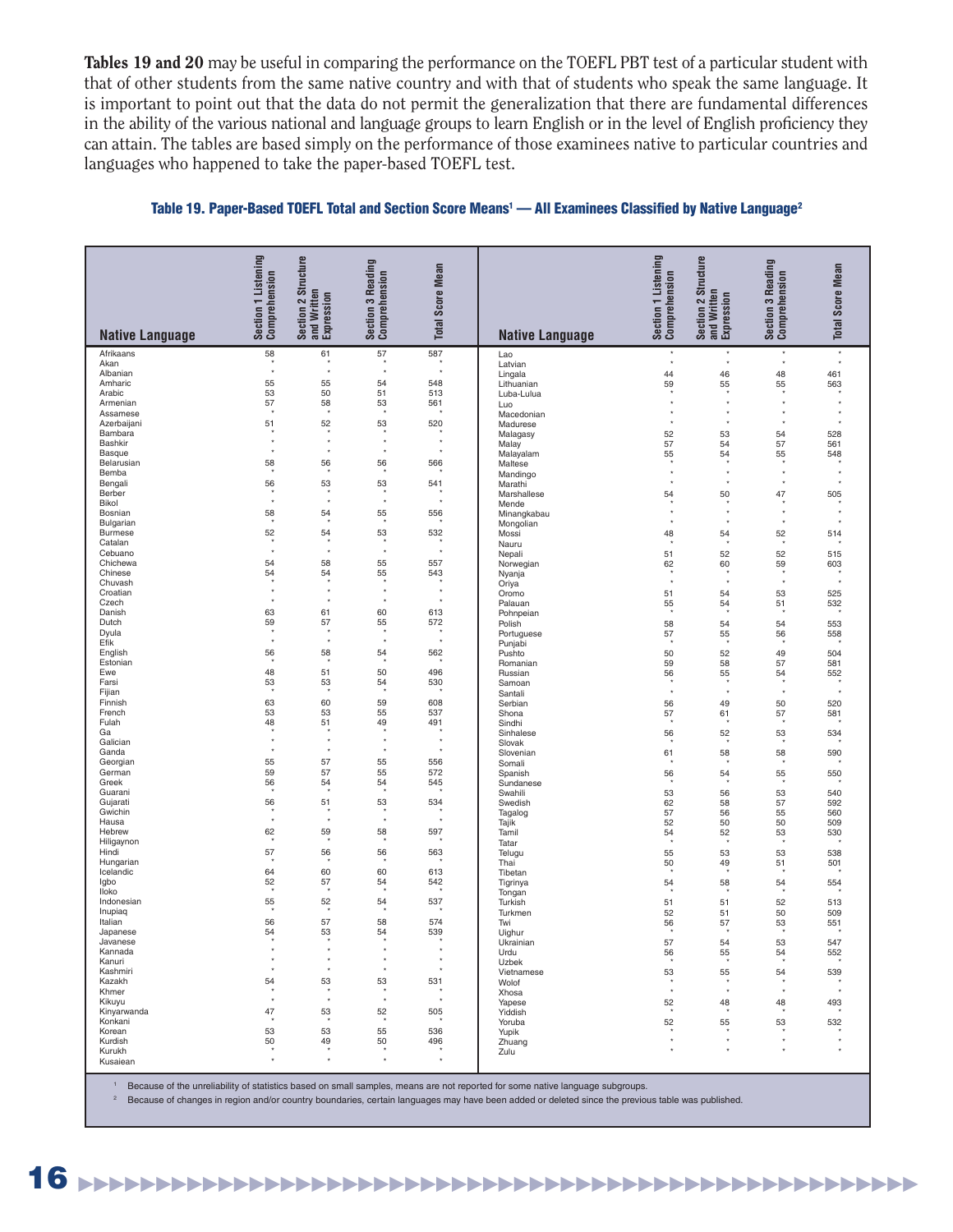#### **Table 20. Paper-Based TOEFL Total and Section Score Means1 —** All Examinees Classified by Geographic Region and Native Country<sup>2</sup>

| <b>Geographic Region</b><br>and Native Country     | Section 1 Listening<br>Comprehension | Section 2<br>Structure and<br>Written Expression | Section 3<br>Reading<br>Comprehension | <b>Total Score Mean</b> | <b>Geographic Region</b><br>and Native Country    | Section 1 Listening<br>Comprehension | Section 2<br>Structure and<br>Written Expression | Section 3<br>Reading<br>Comprehension | <b>Total Score Mean</b> |
|----------------------------------------------------|--------------------------------------|--------------------------------------------------|---------------------------------------|-------------------------|---------------------------------------------------|--------------------------------------|--------------------------------------------------|---------------------------------------|-------------------------|
| <b>AFRICA _</b>                                    |                                      |                                                  |                                       |                         | St. Lucia                                         | $\star$                              | $\star$                                          | $\star$                               | $^\star$                |
| Angola                                             | 53                                   | 51                                               | 51                                    | 515                     | St. Vincent and the Grenadines<br>Suriname        | $\star$<br>59                        | $\star$<br>58                                    | $\star$<br>55                         | $^\star$<br>572         |
| Benin<br>Botswana                                  | $\star$                              | $\star$                                          | $\star$                               | $^\star$                | Trinidad and Tobago<br>Turks and Caicos Islands   | $\star$                              | $^\star$                                         | $\star$                               | $^\star$                |
| <b>Burkina Faso</b><br>Burundi                     | 47<br>45                             | 51<br>50                                         | 51<br>49                              | 500<br>479              | United States of America<br>Uruguay               | 57<br>60                             | 55<br>60                                         | 54<br>60                              | 554<br>601              |
| Cameroon<br>Cape Verde                             | 51                                   | 55<br>$\star$                                    | 52<br>$\star$                         | 526<br>$^\star$         | Venezuela                                         | 57                                   | 55                                               | 56                                    | 558                     |
| Central African Republic<br>Chad                   | $\star$<br>$\star$                   | $\star$<br>$\star$                               | $\star$<br>$\star$                    | $^\star$<br>$\star$     | Virgin Islands (British)<br>Virgin Islands (U.S.) |                                      |                                                  | $\star$                               |                         |
| Comoros<br>Congo                                   | 45                                   | 48                                               | 47                                    | 465                     | <b>ASIA</b> —                                     |                                      |                                                  |                                       |                         |
| Congo, The Democratic Republic of<br>Cote d Ivoire | 47<br>$^\star$                       | 50<br>$^\star$                                   | 49<br>$\star$                         | 486<br>$^\star$         | Afghanistan<br>Azerbaijan                         | 51<br>52                             | 51<br>53                                         | 49<br>53                              | 503<br>525              |
| Djibouti<br>Equatorial Guinea                      | $^\star$                             | $^\star$                                         | $\star$                               | $\star$                 | Bangladesh<br><b>Bhutan</b>                       | 56<br>57                             | 51<br>57                                         | 52<br>56                              | 531<br>566              |
| Eritrea<br>Ethiopia                                | 54<br>55                             | 58<br>55                                         | 55<br>54                              | 558<br>547              | Brunei Darussalam<br>Cambodia                     |                                      | $^\star$                                         | $^\star$                              | $\star$                 |
| Gabon<br>Gambia                                    | $\star$                              | $^\star$                                         | $\star$                               | $\star$                 | China, People's Republic of<br>Hong Kong          | 55<br>56                             | 55<br>52                                         | 56<br>52                              | 552<br>532              |
| Ghana<br>Guinea                                    | 54<br>48<br>$\star$                  | 56<br>53<br>$\star$                              | 52<br>50<br>$\star$                   | 540<br>501              | India<br>Indonesia                                | 56<br>55                             | 54<br>52                                         | 54<br>54                              | 547<br>537              |
| Guinea-Bissau<br>Kenya                             | $5\overline{5}$                      | 59                                               | 55                                    | 560                     | Japan<br>Kazakhstan<br>Korea, Democratic People's | 54<br>54                             | 53<br>54                                         | 54<br>53                              | 539<br>537              |
| Lesotho<br>Liberia                                 | 49                                   | 51                                               | 48                                    | 492<br>529              | Republic of                                       | 53                                   | 49                                               | 53                                    | 515                     |
| Madagascar<br>Malawi                               | 52<br>54                             | 53<br>58                                         | 54<br>54                              | 555                     | Korea, Republic of<br>Kyrgyzstan                  | 53<br>56                             | 53<br>55                                         | 55<br>54                              | 536<br>546              |
| Mali<br>Mauritania                                 | $\star$                              | $^\star$<br>$\star$                              | $\star$<br>$\star$                    | $^\star$<br>$^\star$    | Lao, People's Democratic Republic<br>Macau        | $^\star$                             | $^\star$<br>55                                   | $^\star$<br>57                        | $\star$<br>565          |
| Mauritius<br>Mozambique                            | $\star$                              | $\star$<br>$\star$                               | $\star$<br>$\star$                    | $^\star$                | Malaysia<br>Maldives                              | 58<br>$\star$                        | $^\star$                                         | $\star$                               | $\star$                 |
| Namibia<br>Niger                                   | $\star$<br>52                        | $\star$<br>57                                    | $\star$<br>54                         | $\star$<br>544          | Mongolia<br>Myanmar                               | 52                                   | 54                                               | 53                                    | 532<br>515              |
| Nigeria<br>Reunion                                 | 47                                   | 53                                               | 52                                    | 505                     | Nepal<br>Pakistan                                 | 51<br>56<br>57                       | 52<br>54<br>56                                   | 52<br>54<br>55                        | 546<br>562              |
| Rwanda<br>Sao Tome and Principe                    | $\star$                              | $^\star$<br>$\star$                              | $\star$                               | $^\star$                | Philippines<br>Singapore                          | 62                                   | 60                                               | 60                                    | 605                     |
| Senegal<br>Seychelles<br>Sierra Leone              | $\star$<br>52                        | $\star$<br>55                                    | $\star$<br>51                         | $\star$<br>528          | Sri Lanka<br>Taiwan (Republic of China)           | 55<br>53<br>53                       | 51<br>51<br>51                                   | 53<br>53<br>51                        | 531<br>521<br>517       |
| Somalia<br>South Africa                            | 60                                   | 62                                               | 59                                    | 605                     | Tajikistan<br>Thailand                            | 50<br>54                             | 49<br>52                                         | 51<br>51                              | 500<br>522              |
| Swaziland<br>Tanzania, United Republic of          | 56                                   | 56                                               | 54                                    | 551                     | Turkmenistan<br>Uzbekistan<br>Viet Nam            | 54<br>53                             | 51<br>55                                         | 51<br>54                              | 521<br>539              |
| Togo<br>Tunisia                                    | 47<br>52                             | 51<br>52                                         | 51<br>53                              | 496<br>522              | <b>EUROPE _</b>                                   |                                      |                                                  |                                       |                         |
| Uganda<br>Zambia                                   | 55                                   | 59                                               | 52                                    | 555                     | Albania                                           | $^\star$                             | $^\star$                                         | $^\star$                              | $^\star$                |
| Zimbabwe                                           | 57                                   | 61                                               | 56                                    | 581                     | Andorra<br>Armenia                                | $\star$<br>57                        | $^\star$<br>58                                   | $^\star$<br>53                        | $^\star$<br>561         |
| <b>AMERICA</b> ___                                 |                                      |                                                  |                                       |                         | Austria<br><b>Belarus</b>                         | 57                                   | 56                                               | 55                                    | 560                     |
| Anguilla<br>Antigua and Barbuda                    | $^\star$<br>$\star$                  | $^\star$<br>$\star$                              | $\star$                               | $^\star$<br>$\star$     | Belgium<br>Bosnia and Herzegovina                 | 58<br>58                             | 59<br>53                                         | 59<br>55                              | 588<br>554              |
| Argentina<br>Aruba                                 | 58<br>60                             | 58<br>57                                         | 59<br>55                              | 583<br>570              | <b>Bulgaria</b><br>Croatia                        | $^\star$                             | $^\star$                                         | $^\star$                              | $^\star$                |
| <b>Bahamas</b><br>Barbados                         |                                      |                                                  |                                       |                         | Cyprus<br>Czech Republic                          | 53                                   | 53                                               | 52                                    | 528                     |
| Belize<br>Bermuda                                  | $\star$                              | $\star$<br>$\star$                               | $\star$<br>$\star$                    | $\star$<br>$\star$      | Denmark<br>Estonia                                | 63<br>$\star$                        | 61                                               | 60<br>$\star$                         | 613                     |
| <b>Bolivia</b><br>Brazil                           | $\star$<br>57                        | $\star$<br>55                                    | $\star$<br>57                         | 562                     | Faroe Islands<br>Finland                          | $\star$<br>63                        | $\star$<br>59                                    | $\star$<br>59                         | $\star$<br>602          |
| Canada<br>Cayman Islands                           | 59                                   | 57                                               | 57                                    | 575                     | France<br>Georgia                                 | 55<br>55                             | 54<br>56                                         | 56<br>54                              | 549<br>550              |
| Chile<br>Colombia                                  | 52<br>55                             | 50<br>53                                         | 53<br>56                              | 518<br>543              | Germany<br>Greece                                 | 59<br>58                             | 57<br>56                                         | 55<br>55                              | 567<br>563              |
| Costa Rica<br>Cuba                                 | 56                                   | $\frac{53}{4}$                                   | 54                                    | 541                     | Greenland<br>Holy See (Vatican City State)        | $\star$                              | $\star$                                          | $\star$                               | $\star$                 |
| Dominica<br>Dominican Republic                     | 59                                   | 58                                               | 56                                    | 576                     | Hungary<br>Iceland                                | 64                                   | $\star$<br>61                                    | $\star$<br>60                         | 613                     |
| Ecuador<br>El Salvador                             | 55<br>$\star$                        | 54<br>$\star$                                    | 55<br>$\star$                         | 545<br>$\star$          | Ireland<br>Italy                                  | 56                                   | 57                                               | 59                                    | 574                     |
| French Guiana<br>Grenada                           |                                      | $\star$<br>$\star$                               | $\star$<br>×                          | $\star$<br>$\star$      | Kosovo, Republic of<br>Latvia                     | $\star$                              | $\star$                                          | $\star$                               | $\star$                 |
| Guadeloupe<br>Guatemala                            |                                      | $\star$                                          | $\star$                               | $\star$                 | Liechtenstein<br>Lithuania                        | 59                                   | $\star$<br>55                                    | $\star$<br>55                         | 563                     |
| Guyana<br>Haiti                                    |                                      | $\star$<br>x                                     | $\star$<br>$\star$                    | $\star$                 | Luxembourg<br>Macedonia, Former Yugoslav          |                                      | $\star$                                          | $\star$                               | $\star$                 |
| Honduras<br>Jamaica                                | $\star$                              | $\star$<br>$\star$                               | $\star$<br>$\star$                    | $\star$<br>$\star$      | Republic of<br>Malta                              |                                      | $\star$                                          | ś                                     | $\star$                 |
| Martinique<br>Mexico                               | 58                                   | 55                                               | 57                                    | 565                     | Moldova, Republic of<br>Monaco                    |                                      |                                                  |                                       | $\star$                 |
| Montserrat<br><b>Netherlands Antilles</b>          |                                      | $\star$                                          | $\star$<br>$\star$                    | $^\star$<br>$\star$     | Montenegro<br>Netherlands                         |                                      | $\star$                                          | $\star$<br>$\star$                    | $\star$                 |
| Nicaragua<br>Panama                                | $\star$<br>$\star$                   | $\star$<br>$\star$                               | $\star$<br>$\star$                    | $\star$                 | Norway<br>Poland                                  | 62<br>58                             | 60<br>53                                         | 59<br>54                              | 603<br>551              |
| Paraguay<br>Peru                                   | 55                                   | 54                                               | 55                                    | 547                     | Portugal<br>Romania                               | 62<br>60                             | 59<br>58                                         | 60<br>58                              | 606<br>585              |
| Puerto Rico<br>St. Kitts and Nevis                 |                                      |                                                  |                                       |                         | <b>Russian Federation</b><br>San Marino           | 56                                   | 55                                               | 55                                    | 552                     |

(continued)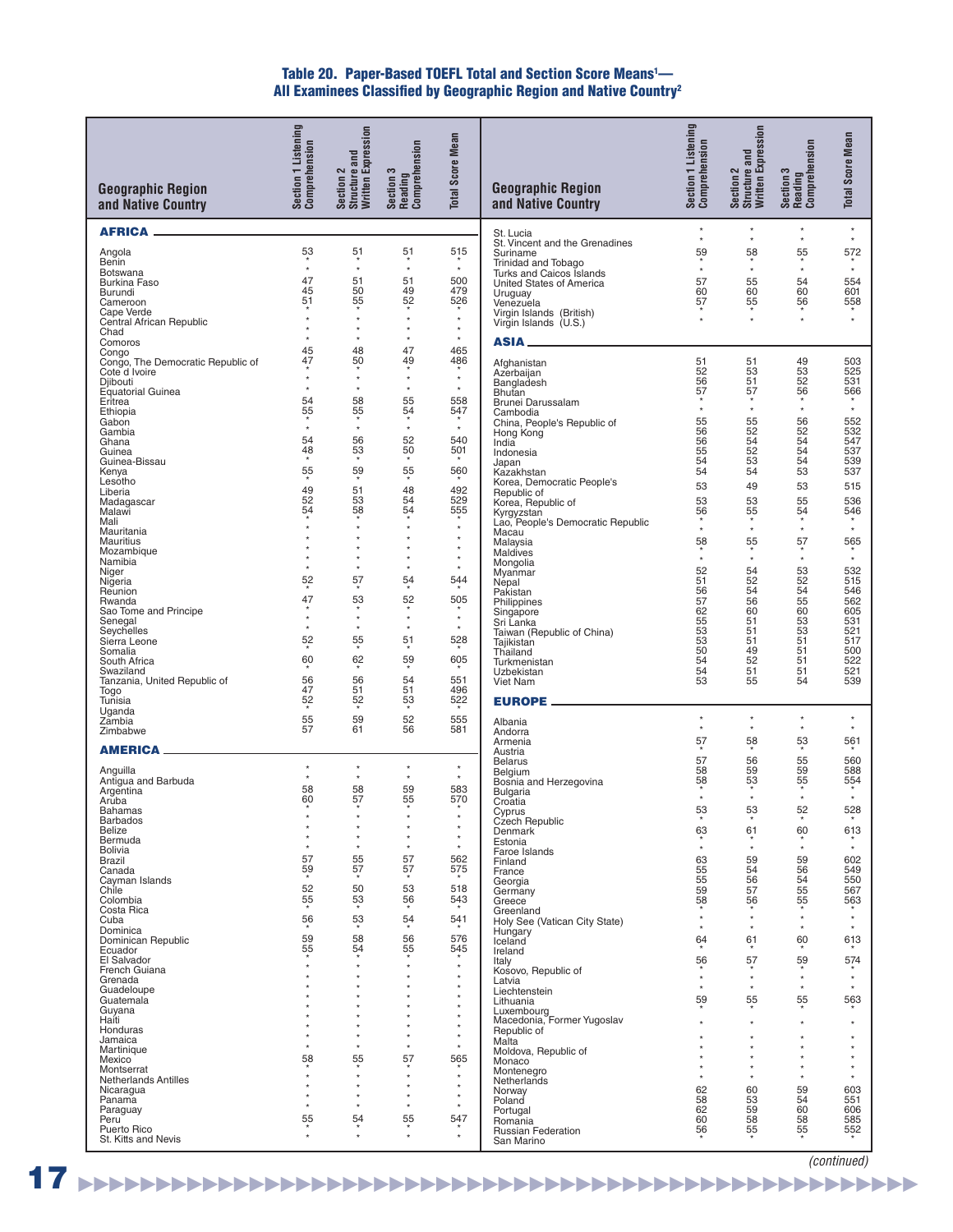# **Table 20 (continued)**

| <b>Geographic Region</b><br>and Native Country                                                                                                                                                                                                                                                | Section 1 Listening<br>Comprehension                                                                     | Section 2<br>Structure and<br>Written Expression                                                                                        | Section 3<br>Reading<br>Comprehension                                                                                                   | <b>Mean</b><br><b>Total Score</b>                                                                                                | <b>Geographic Region</b><br>and Native Country                                                                                                                                                                                      | Listening<br>Comprehension<br>$\overline{ }$<br>Section | Expression<br>and<br><b>Structure</b><br>2<br>Section 2<br>Written                                                       | Section 3<br>Reading<br>Comprehension           | <b>Total Score Mean</b>                 |
|-----------------------------------------------------------------------------------------------------------------------------------------------------------------------------------------------------------------------------------------------------------------------------------------------|----------------------------------------------------------------------------------------------------------|-----------------------------------------------------------------------------------------------------------------------------------------|-----------------------------------------------------------------------------------------------------------------------------------------|----------------------------------------------------------------------------------------------------------------------------------|-------------------------------------------------------------------------------------------------------------------------------------------------------------------------------------------------------------------------------------|---------------------------------------------------------|--------------------------------------------------------------------------------------------------------------------------|-------------------------------------------------|-----------------------------------------|
| Serbia<br>Slovakia<br>Slovenia<br>Spain                                                                                                                                                                                                                                                       | 56<br>60<br>56                                                                                           | 49<br>$\star$<br>57<br>55                                                                                                               | 50<br>$\star$<br>57<br>56                                                                                                               | 520<br>580<br>557                                                                                                                | <b>West Bank</b><br>Yemen<br><b>PACIFIC REGION</b>                                                                                                                                                                                  | $\star$<br>54                                           | $\star$<br>51                                                                                                            | $\star$<br>50                                   | $\star$<br>517                          |
| Sweden<br>Switzerland<br>Turkey<br>Ukraine<br>United Kingdom                                                                                                                                                                                                                                  | 62<br>60<br>51<br>57                                                                                     | 58<br>58<br>51<br>54                                                                                                                    | 57<br>57<br>52<br>54                                                                                                                    | 592<br>581<br>511<br>549                                                                                                         | American Samoa<br>Australia<br>Cook Islands<br>Fiii                                                                                                                                                                                 |                                                         | $\star$                                                                                                                  |                                                 |                                         |
| <b>MIDDLE EAST/NORTH AFRICA</b>                                                                                                                                                                                                                                                               |                                                                                                          |                                                                                                                                         |                                                                                                                                         | French Polynesia<br>Guam                                                                                                         |                                                                                                                                                                                                                                     |                                                         |                                                                                                                          |                                                 |                                         |
| Algeria<br><b>Bahrain</b><br>Egypt<br>Gaza Strip<br>Iran, Islamic Republic of<br>Iraq<br>Israel<br>Jordan<br>Kuwait<br>Lebanon<br>Libyan Arab Jamahiriya<br>Morocco<br>Oman<br><b>Palestine Territories</b><br>Qatar<br>Saudi Arabia<br>Sudan<br>Syrian Arab Republic<br>United Arab Emirates | 51<br>$\star$<br>53<br>54<br>53<br>53<br>62<br>53<br>$\ddot{}$<br>52<br>55<br>53<br>51<br>50<br>55<br>54 | 51<br>$\star$<br>51<br>51<br>53<br>50<br>58<br>49<br>$\star$<br>$\star$<br>48<br>53<br>$\star$<br>52<br>$\star$<br>46<br>48<br>52<br>51 | 51<br>$\star$<br>51<br>52<br>54<br>51<br>58<br>51<br>$\star$<br>$\star$<br>50<br>54<br>$\star$<br>51<br>$\star$<br>47<br>49<br>52<br>50 | 511<br>514<br>524<br>531<br>511<br>593<br>509<br>$\star$<br>$^\star$<br>498<br>538<br>$\star$<br>520<br>484<br>489<br>532<br>517 | Kiribati<br>Marshall Islands<br>Micronesia, Federated States of<br>Nauru<br>New Caledonia<br>New Zealand<br>Niue<br>Northern Mariana Islands<br>Palau<br>Papua New Guinea<br>Samoa<br>Solomon Islands<br>Tonga<br>Tuvalu<br>Vanuatu | 54<br>53<br>$\star$<br>55<br>$\star$                    | $\star$<br>50<br>51<br>$\star$<br>$\star$<br>$\ddot{\phantom{1}}$<br>$\star$<br>$\star$<br>53<br>$\star$<br>$\star$<br>٠ | 47<br>49<br>$\star$<br>$\star$<br>50<br>$\star$ | 506<br>509<br>$\star$<br>531<br>$\star$ |
| Because of the unreliability of statistics based on small samples, means are not reported for some native country subgroups.<br>Because of changes in region and/or country boundaries, certain countries may have been added or deleted since the previous table was published.              |                                                                                                          |                                                                                                                                         |                                                                                                                                         |                                                                                                                                  |                                                                                                                                                                                                                                     |                                                         |                                                                                                                          |                                                 |                                         |

**Table 21** presents the overall percentile ranks of TWE® (*Test of Written English*™) scores. In 2008, the TWE test was administered with TOEFL PBT on all test dates. The TWE test is holistically scored using a criterion-referenced 6-point score scale. Further information can be found in the *Test of Written English Guide*.

| <b>TWE Score</b>                                                                 | <b>Percentile Rank</b>                           |
|----------------------------------------------------------------------------------|--------------------------------------------------|
| 6.0<br>5.5<br>5.0<br>4.5<br>4.0<br>3.5<br>3.0<br>2.5<br>2.0<br>1.5<br>1.0<br>0.0 | 99<br>98<br>92<br>84<br>60<br>35<br>20<br>7<br>4 |
| Mean<br>S.D.                                                                     | 3.8<br>0.9                                       |

# **Table 21. Percentile Ranks for TWE Scores**